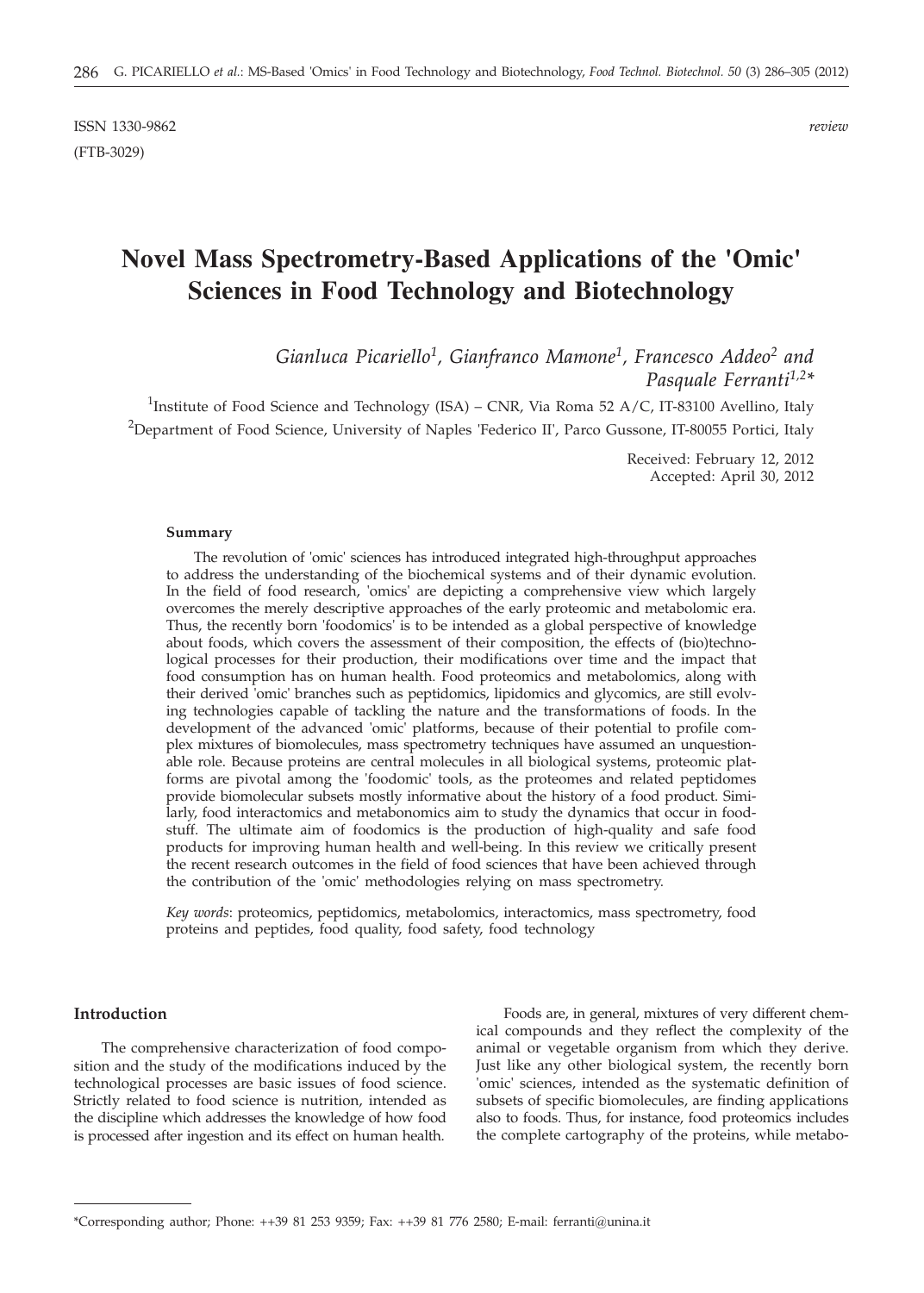lomics studies the complement of small molecules (low molecular mass arbitrarily assigned below 1–2 kDa) of a foodstuff. Phosphoproteomics, glycomics, lipidomics concern specific classes of constituents of the systems under analysis. In particular, in consideration of the relevance of biological systems of lipids and sugars, lipidomics and glycomics are emerging as self-standing 'omics' from the wider field of metabolomics.

Considering that the different 'omic' sciences are all inter-related (Fig. 1), within the course of biological and technological production of a food matrix as well as in the process of food modification, the concept of 'interactomics', intended as the study of the interactions among biomolecules, also holds in food science. While nutrigenomics, *i.e.* the discipline that studies the effects of food constituents on gene expression, is an emerging science (*1*), which, however, goes beyond the subject of this review, food genomics is most commonly restricted to the application of technologies for the characterization of DNA in order to establish the origin of the raw materials. Time is also ready for launching the systematic genome-wide analysis of diet-induced alterations of the chromatin structure without changes in the nucleotide sequence (epigenomics). Epigenetic changes affect gene expression and, hence, have significant consequences for human health. Non-secondary application of food genomics and transcriptomics, also combined with proteomics and metabolomics (*2*), entails the design and the study of genetically modified organisms (GMO), the related assessment of substantial equivalence and the evaluation of the risk of

#### **OMICS for FOOD ANALYSIS**



taste and olfactory sensing

**Fig. 1.** The integration of the 'omic' sciences and technologies in food analysis (foodomics), a global perspective of the knowledge of foods. Ultimate aims of foodomics are the assessment of food safety and food authenticity, the study of the mechanisms of taste and olfactory sensing. These aspects, combined with the determination of the impact of foods on human health will fuel the design and development of food products with ameliorated sensory properties, tolerability and with controlled functional effects. The specific effect of food components on gene expression is the basis of the nutrigenomics that is heralding the era of the individualized nutrition. The primary (but not exclusive) technological platforms which 'omic' sciences rely on are indicated. The whole body of the 'omics' converges in the creation of bioinformatic tools for data storage and conversion (data mining)

unintended effects. These issues have been extensively covered in very recent reviews (*3,4*) and will not be further discussed here.

In the perspective of the global knowledge of foods, the concept of foodomics, more than a simple term covering the panel of the 'omic' sciences, also includes the nutritional aspects (*4*). The core of the 'omic' sciences, and hence of foodomics, are the 'omic' technologies that rely on the currently well established analytical platforms. In particular, mass spectrometry (MS) techniques are crucial and are assuming an even increasing role for the analysis of the proteomes, peptidomes and metabolomes.

The huge harvest of data generated by the 'omic' technologies has required the development of bioinformatic strategies of storage and organization to definitely convert raw data into useful information. The parallel and interconnected implementation of 'omic' and bioinformatic tools is on its full course, so that further methodological progress is to be envisaged even in the near future.

The astonishing advances in food science have prompted the development of totally new (bio)technological processes for food preparations, and the growing knowledge about food functionality, bioactivity and toxicity has been raising novel and urgent questions. Many excellent recent reviews cover selected topics among the aspects that concur with foodomics. Thus, far from the intent to provide an exhaustive survey of literature concerning the application of 'omic' tools to food analysis, this review critically presents newest exemplificative achievements of 'omic' sciences generated by the synergistic efforts of researchers in the fields of analytical chemistry, in particular mass spectrometry, with those working in food technology and biotechnology. These developments are driven by the need to provide solutions for the requirements of producers, food industry, regulatory agency, and consumers in order to improve food quality, functionality and storability, and to optimize the effects of technological processes on food components with the ultimate objective of improving human health and wellness.

# **Mass Spectrometry Techniques in 'Omic' Sciences**

Mass spectrometry (MS) in combination with separation methods and bioinformatic tools is the key analytical technique on which the emerging 'omic' technologies such as proteomics and metabolomics are based. In particular, in the field of food sciences, MS-based techniques have rapidly evolved for the determination of quality, authenticity, functionality and safety issues. Numerous reviews of MS tools have been published (*5–7*). In the following sections, we briefly review the main MS technologies applied to food analysis.

Several modes of analysis are available in MS which differ markedly by the ionization source. In proteomic research electrospray ionization (ESI) and matrix-assisted laser desorption/ionization (MALDI) are the two techniques most commonly used for MS (*8,9*). With these tools at hand, it has become feasible to identify proteins by comparing sets of peptide masses (peptide mass fin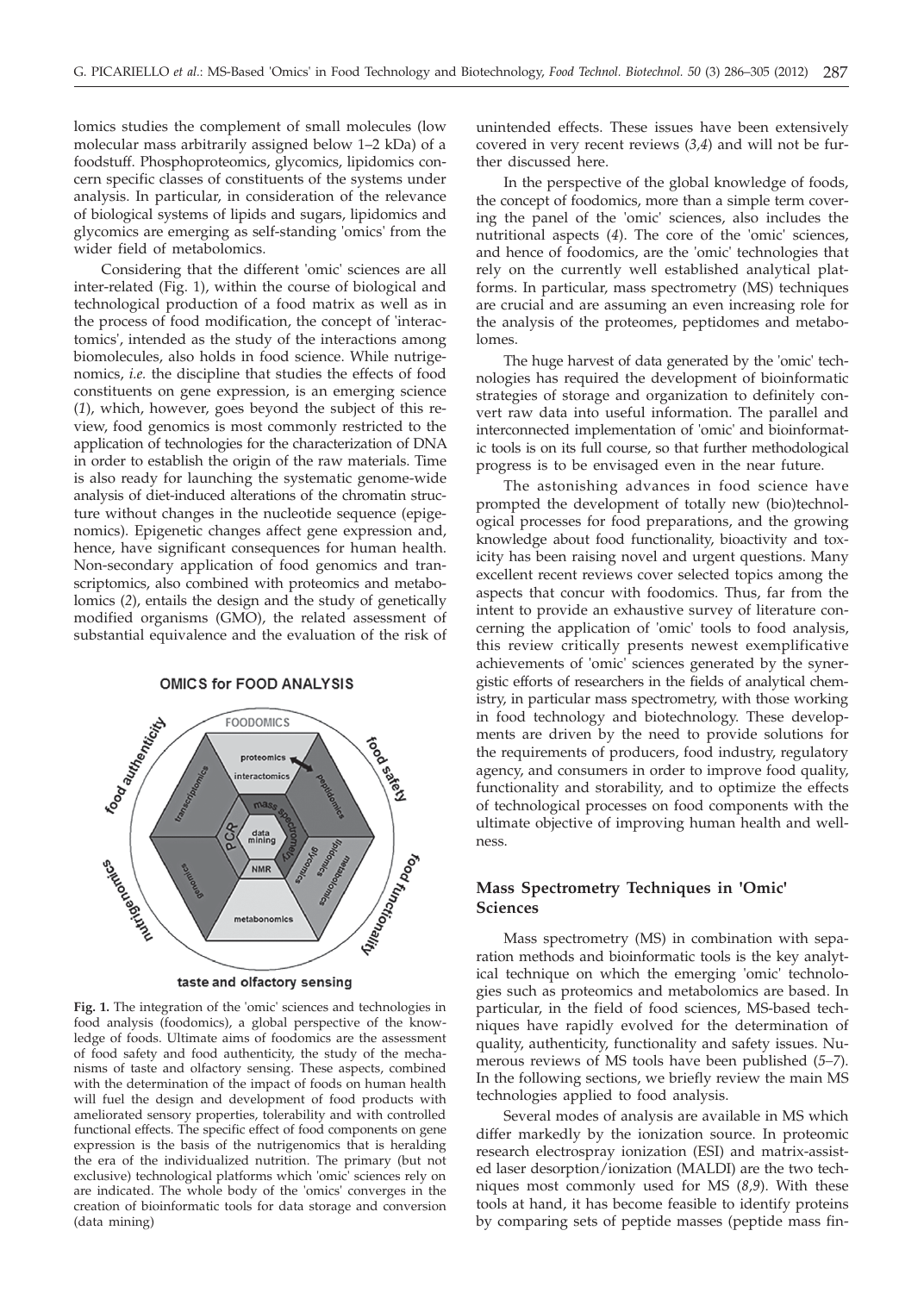gerprints, PMFs) or by fragmenting peptides selectively isolated in the mass spectrometer in order to read out the (partial) amino acid sequence (MS/MS) (*10*). The still ongoing development of multi-stage MS instruments with enhanced mass accuracy (up to low ppm) and sensitivity (low attomole level) has rendered MS an extremely powerful tool for protein identification by peptide sequencing (*11*).

All MS-based proteomic approaches consist of three distinct stages: (*i*) isolation and (pre)fractionation of protein sample, (*ii*) qualitative and quantitative analysis by MS or MS/MS, and (*iii*) assignment of MS or MS/MS spectra to peptides or proteins through database searching (*7*). This workflow can be performed through two fundamental analytical strategies: the bottom-up or the top-down approaches. Both methodologies differ in the separation requirements and the type of MS instrumentation. The original bottom-up strategy is accomplished by the combination of two-dimensional gel electrophoresis (2-DE) followed by MS and database search. After image analysis of the 2-DE gels, the target proteins are submitted to an in-gel digestion (*i.e.* trypsin) and identification by MALDI-TOF-MS (peptide mass fingerprinting, PMF) or liquid chromatography (LC)-tandem mass spectrometry (MS/MS) (*10,11*). The 2-DE approach allows to resolve very complex proteomes. However, it is time consuming, suffers from low sensitivity, and depends strongly on staining and visualization mode adopted (*12*).

A gel-free alternative strategy to 2-DE is an advanced bottom-up approach named shotgun or multi-dimensional protein identification technology (MudPIT) (*13*). This methodology consists in the previous digestion of the whole protein mixture and multi-dimensional (*i.e.* SCX-RP, alkaline RP-HPLC) chromatographic separation of the peptides, followed by on-line LC-MS/MS analysis (*14,15*). In spite of the higher sample complexity due to the huge number of peptide species in the protein mixture hydrolyzate, peptides are in general separated and analyzed by MS much better than proteins. Shotgun approach requires the use of high resolving power LC-MS/ MS instruments such as quadrupole time-of-flight (Q/TOF), TOF/TOF, and the most recent hybrid linear ion trap (LTQ) Orbitrap (*5*). ESI source is the interface of choice to ionize peptides eluted from LC due to the possibility of continuous sample infusion into the ESI source (*16*). Proteomic studies have also focused on the use of MALDI interface for LC separations in an automated, but off- -line mode (LC-MALDI-TOF/TOF) (*17*). However, one of the major drawbacks of the gel-free approach is that the information on the intact protein is lost, which implicates that information on protein break-down (*i.e.* by proteases) is usually not available unless the complete protein sequence is covered. This limitation can be important in the case of fermented foods (yogurt, cheese, sausage), where proteins undergo extensive proteolysis.

An emerging MS strategy alternative to bottom-up is the top-down proteomics. After ionization proteins are fragmented in the gas phase, generating amino acid sequence information without previous proteolytic digestion or other chemical processing (*18,19*). The main advantages with respect to the bottom-up approach are the higher sequence protein coverage and the identification of post-translational modifications (PTMs). Because of their high resolution, Fourier transform ion cyclotron resonance (FTICR) and Orbitrap instruments, especially when coupled to electron transfer dissociation (ETD), are the most effective instruments for top-down proteomics (*20,21*).

Similar to proteomics, the metabolomics workflow implies a combined use of advanced analytical techniques (mainly 'omic' tools), and bioinformatic methods to recover relevant metabolic information (*22*). Analytical methodologies are based on traditional gas chromatography (GC) and LC techniques coupled with MS (GC-MS, LC- -MS). GC-MS analysis has been extensively used in metabolomics because of its high separation efficiency and easy interfacing of GC with MS. It can be used to analyze a wide range of volatile and chemically derivatized semi-volatile compounds. However, sensitive and specific LC-MS methods have been extensively used instead of GC-MS because derivatization of polar/nonvolatile metabolites for GC-MS analysis is both time-consuming and often requires more material if compared to LC-MS (*23*). A recent introduction into the field of metabonomics is ultra-performance liquid chromatography (UPLC) system, with narrow columns either monolithic or packed with small diameter particles, coupled to MS/MS instruments. Compared with HPLC-MS system, UPLC-MS system has very short run time, higher sensitivity and resolution, and signal-to-noise (*S/N*) ratio that could be increased by fivefold (*24*).

# **Food Proteomics**

#### *Assessment of raw material quality*

The application of the 'omic' technologies in food science is aimed to define the entire and detailed (bio) chemical composition of food and its modification throughout the production process to correctly evaluate its nutritional, toxicological and functional properties.

The proteome reflects very closely the (bio)chemical processes a system undergoes. The proteins of food are at the same time a passive source of amino acids but also an active food component giving food its textural, functional and sensory characteristics. Proteins also play an active crucial role in inducing food modifications during production, maturation and storage, by catalysis of processes such as oxidation, proteolysis or lipolysis. Therefore, proteins are largely responsible for the overall characteristics of most food preparations. Because of the potential to generate a systematic view of the protein composition and of the biological as well as chemical interactions among proteins, the application of proteome analysis in food science is steadily growing. The aim of these studies is to define a complete database of the protein composition of a given food product, and, more importantly, to relate structural to functional characteristics of the food itself.

Nutritional, rheological and sensory properties of milk-, cereal-, and meat-derived products depend on the composition of the protein fraction. This is in turn determined by the combination of genetic factors with those introduced by the technological process.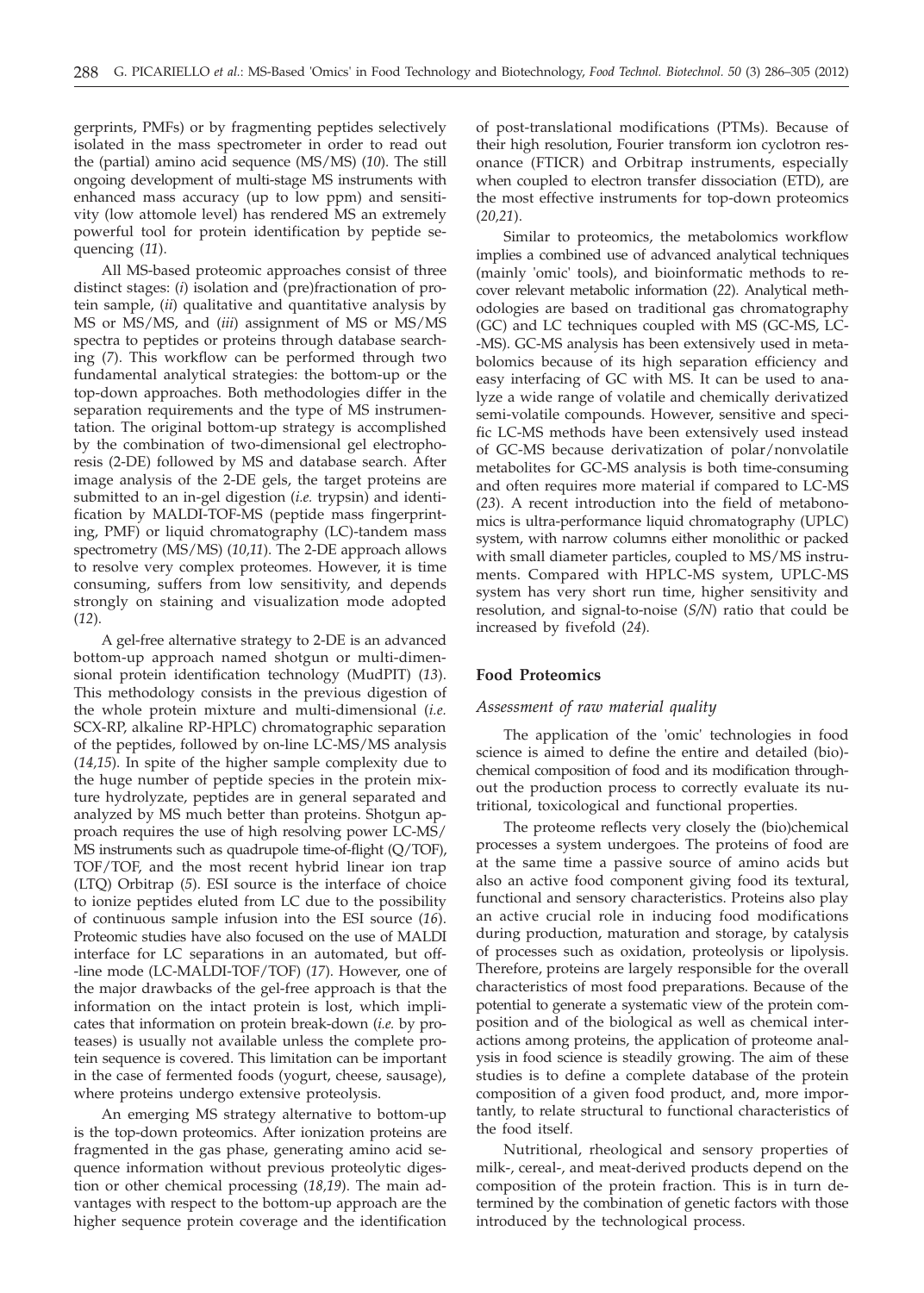The proteins present in the raw materials are essential in determining the end-product quality. For instance, it is well known that protein composition determines curding aptitude and cheese yield from milk. The influence of milk protein qualitative and quantitative polymorphism on the cheese-making process was recognized in the early 1970s (*25*), but traditionally polymorphism analysis has been carried out with merely descriptive approaches (electrophoresis, chromatography), whereas the structural basis of the phenomenon remained unidentified. One of the first cases (at the time the concept of 'proteomics' itself was still at the beginning) where MS showed its full potential in providing a molecular key to understanding the technological behaviour was the characterization of the genetic variants of  $\alpha_{s1}$ -casein in ovine milk (*26*). LC-ESI-MS was applied to assign the structural difference between the common  $\alpha_{s1}$ -casein variant C and the less spread variant D. In a single experiment both amino acid sequence and PTMs were assigned, showing that a simple Ser/Asn replacement cancelled the phosphorylation cluster responsible for the efficient milk curding process; therefore, as a consequence of the structural variation, milk containing variant D showed the worst aptitude to coagulate and poor cheese yield. Thus, the structural characterization of a protein variant allowed to link the occurrence of non-allelic deletion and consequent alteration in casein micelle characteristics with cheese-making aptitude (*27*). This example shows how the characterization of alleles at the protein level by MS can provide the necessary information for developing typing procedures aimed to increase the efficiency of selection and breeding programs, which ultimately contribute to the improvement of the cheese-making quality of milk. Since then, the MS ability to provide structural protein characterization by analysis of peptide mixtures generated by enzymatic or chemical cleavage (Fig. 2), has allowed to define the entire panel of milk proteins in ruminant species including sheep (*28,29*), goat (*30*), buffalo (*31*), as well as in human (*32*), horse (*33*) and donkey (*34,35*). Later on, the evolution of proteomic techniques allowed to one-step trace the entire descriptive milk proteome (caseome) (*36*) and phosphoproteome (*36, 37*), thereby replacing the previous single-protein targeted approaches.

Caprine milk is a further example highlighting the role of quantitative protein polymorphism in food characterization (*25*). There are marked technological and sensory differences between goat cheese produced with milk containing 'strong' alleles (*i.e.* those containing high  $\alpha_{s1}$ --casein levels) and that made with milk containing 'weak' alleles. These differences include hardness/softness and aptitude to ripening. The complexity of this protein system required the development of a peptide-centric approach based either on MALDI-TOF-MS or LC-ESI-MS/ MS, in which signature peptides were most conveniently targeted as analytical surrogates of the parent proteins (38). In this manner, internally deleted goat  $\alpha_{s1}$ -casein has been detected and quantified in bulk milk (*39*). Because of the strong influence of the casein variants on the quality of milk and on the clotting aptitude, the strategy provides an analytical means to help farmers and milk producers to decide in advance the destination of milk for drinking or for cheese making.

However, the most remarkable field of application is probably that of wheat flour-derived products, whose optimal technological characteristics are ultimately determined by the gluten proteins (gliadins and glutenins). The abundance and the molecular characteristics of gluten proteins determine the dough-making aptitude of flour (*40*). As in the case of milk, the conventional classification based on electrophoretic mobility has been made obsolete by DNA analysis: the number of genes encoding these proteins is extremely high (greater than 100 copies per haploid genome) (*41*). HPLC coupled on-line with ESI-MS or off-line with MALDI-TOF-MS represents an efficient tool for obtaining complementary data for the characterization of the gluten complex (*42–44*).

One of the first applications was the LC-MS analysis of gliadin profiles from durum wheat to differentiate the cultivars in terms of the nature and abundance of the protein components (*42*). Although different cultivars showed similar chromatographic profiles, the determination of *M*<sup>r</sup> protein components with similar retention times are often different among the varieties, due to the occurrence of amino acid substitutions, insertions, or deletions in the gliadin sequences. A certain degree of structural heterogeneity also characterizes high molecu-



**Fig. 2.** Proteomic approaches to food analysis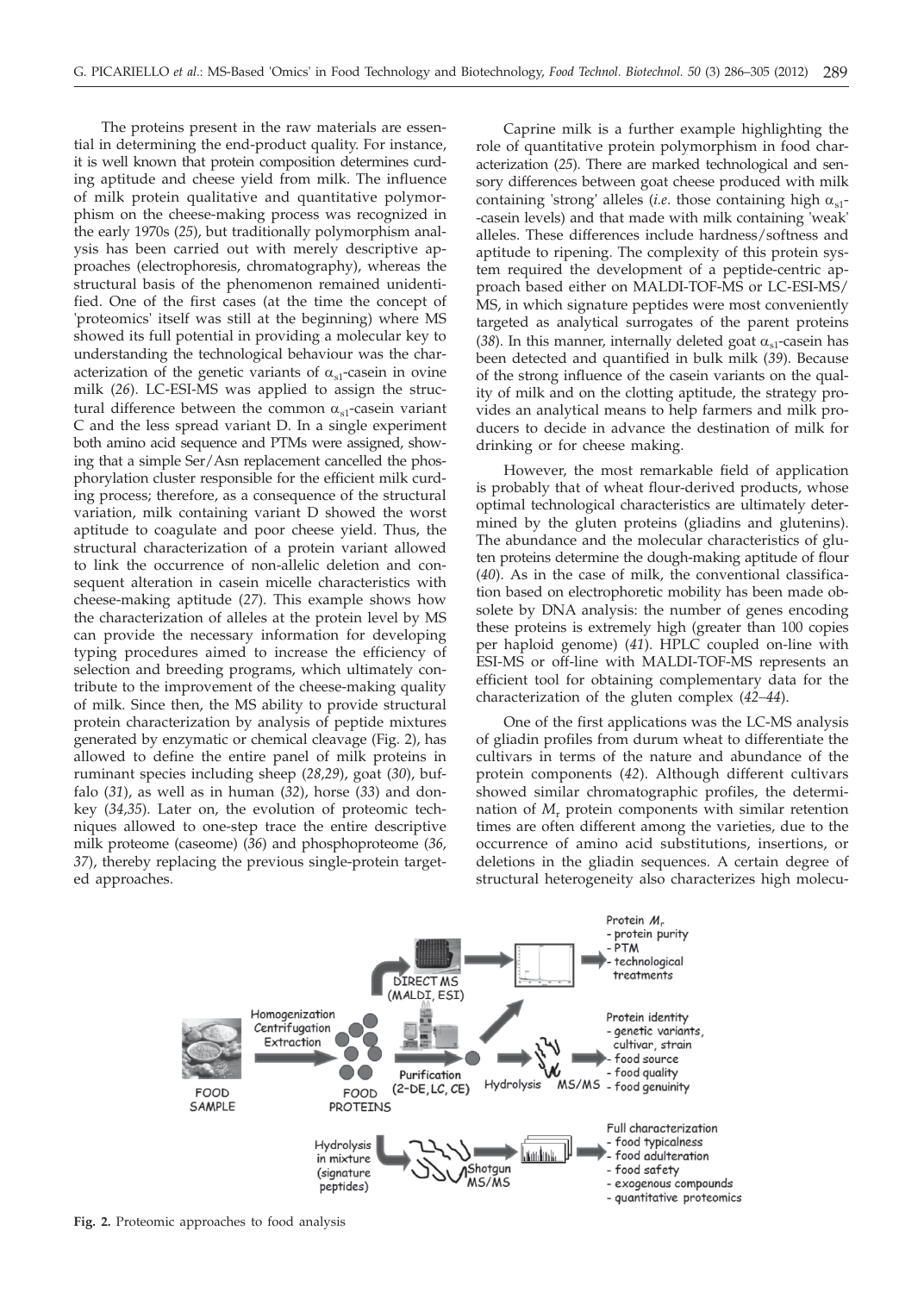lar weight glutenin subunits (HMW-GSs). These storage proteins are minor components of gluten fraction in terms of quantity, but they are key factors in the process of bread making. In fact, HMW-GSs are the major determinants of gluten elasticity, promoting the formation of larger glutenin polymers (*40*).

When the bottom-up approach based on 2-DE and MS was applied to the investigation of gluten proteins, it became apparent that the molecular characterization of gluten has to face many challenges. Gliadin and glutenin proteins are encoded by a high number of genes with similar structural characteristic, resulting in a complex protein mixture, which in addition produces a very limited number of tryptic peptides suitable for MS analysis. To overcome the latter limitation, alternative endoproteases (*i.e.* chymotrypsin) were used for digestion of proteins excised from 2-DE gel (*45–47*). By coupling database searching with *de novo* sequencing of the MS/MS data of the chymotryptic peptides in each spot, sequences common to all isoforms belonging to the given gliadin subfractions could be detected, as well as the sequences differentiating various isoforms of the same proteins. The combination of 2-DE, MALDI-TOF-MS and LC-MS/MS allowed the almost complete coverage of glutenin sequence (*48*). This approach has also clarified the complete absence of PTMs, suggested in previous experimental and theoretical studies (*49,50*). In a recent work, this analytical approach allowed the identification of a truncated form of the subunit By8 (*51*). The presence of this truncated form was explained with either endogenous proteolytic cleavage of the full-length protein or by gene deletion events occurring in the HMW-By8 allele. In addition, by this approach the avenin-like protein type-B has been detected as a novel non-gluten component, associated with gluten (*48,51*).

# *Authentication and traceability*

Protein mapping by combining high resolution separation techniques with MS has also provided important outcomes in the field of food authentication, in accordance with the comprehensive system of authentication and traceability of food and feed recently established by the European Food Safety Authority (EFSA) in order to ensure food safety. The issue of food authentication, particularly urgent in the case of Protected Denomination of Origin (PDO) products, also requires efficient traceability systems, to ensure the correct application of the procedures throughout the productive processes and during distribution. The analytical response which includes sensitivity, specificity and speed in MS-based techniques represents the most accurate strategy to face the challenging tasks in this field. Moreover, proteins encrypt highly distinctive information about the identity and the history of a specific product. Thus, it is not surprising that targeted MS analysis of both proteins and proteolytic peptides has been largely developed for food authentication purposes.

The potential of MS to assess the quality of milk- -based products has been reviewed (*52*). Several MS- -based procedures have been developed to authenticate 'raw materials' used in manufacturing of dairy products. The adulteration of milk of higher commercial value with cheaper bovine milk is quite frequent. Taking advantage

of the species-specific amino acid substitutions along the homologous protein chains which affect molecular mass of both caseins and whey proteins, it is possible to define fingerprinting profiles of milk from different species either by electrospray or MALDI-TOF-MS, as shown for detection of bovine caseins in water buffalo mozzarella cheese (*53,54*). The LC-ESI-MS analysis of casein-derived tryptic peptides represents an even more powerful approach to the 'speciation' of milk, allowing to determine in a single experiment the content of milk from four ruminant species in mixtures with the aim of detecting foreign milk in cheese (*55*). In the assessment of meat and fish genuineness and in foodborne bacterial identification, MS-based techniques have the capability to substitute or complement other available strategies, such as the multiplex PCR assay (*56*).

# *Impact of technological processes*

A food product is in general the result of a series of technological steps which are combinations of physical and chemical processes: thermal treatments, spray drying, cooking, extrusion, gel or dough formation, chemical or enzymatic hydrolysis, cross-linking, oxidation, just to mention a few, all of which induce deep and different structural changes in the food constituents. For this reason, while in raw food materials the characterization of protein constituents, still in a relatively 'native' state, can be considered quite standardized at present, proteomics of processed foods remains a challenging task and requires properly designed approaches. The main limiting factors to proteomic analysis of processed foods are the increased protein complexity (for instance, production of oxidized protein families or of mixtures of hydrolytic fragments), and the interaction of proteins with other proteins or with other molecules within the food matrix (for instance in the dough network formation or in the case of condensation products between carbohydrates and proteins in the early stages of the Maillard reaction) (*56*). However, these reactions are not simply an analytical problem but, on the other side, may also be precious markers of the type of process and of the modifications of food quality. For this reason, in the last years procedures of protein chemistry, sometimes refined from classical biochemistry protocols, have been developed or adapted to obtain efficient protein extraction and characterization from processed foods. As a first example, MALDI-TOF- -MS has been used to study the alteration of gliadins during the baking process (*57,58*), and FTICR-MS demonstrated that the formation of tyrosine cross-links (other than the conventional disulphide bonds) during dough making also contribute to gluten development and to bread-making quality (*59*). The technological processes required for industrial food preparations may induce chemical modifications in gluten proteins potentially relevant for the nutritional and toxicological characteristics of the products. These modifications include deamidation of glutamine residues (*60,61*), formation of unnatural amino acids (such as lysinoalanine or lanthionine) and non-enzymatic glycosylation caused by heat treatments (*62*). In these cases, several markers of heat treatments have been identified and used to set up procedures to monitor either the correctness of the treatment on food matrices (milk, soy, juices, jams) or to detect the fraudu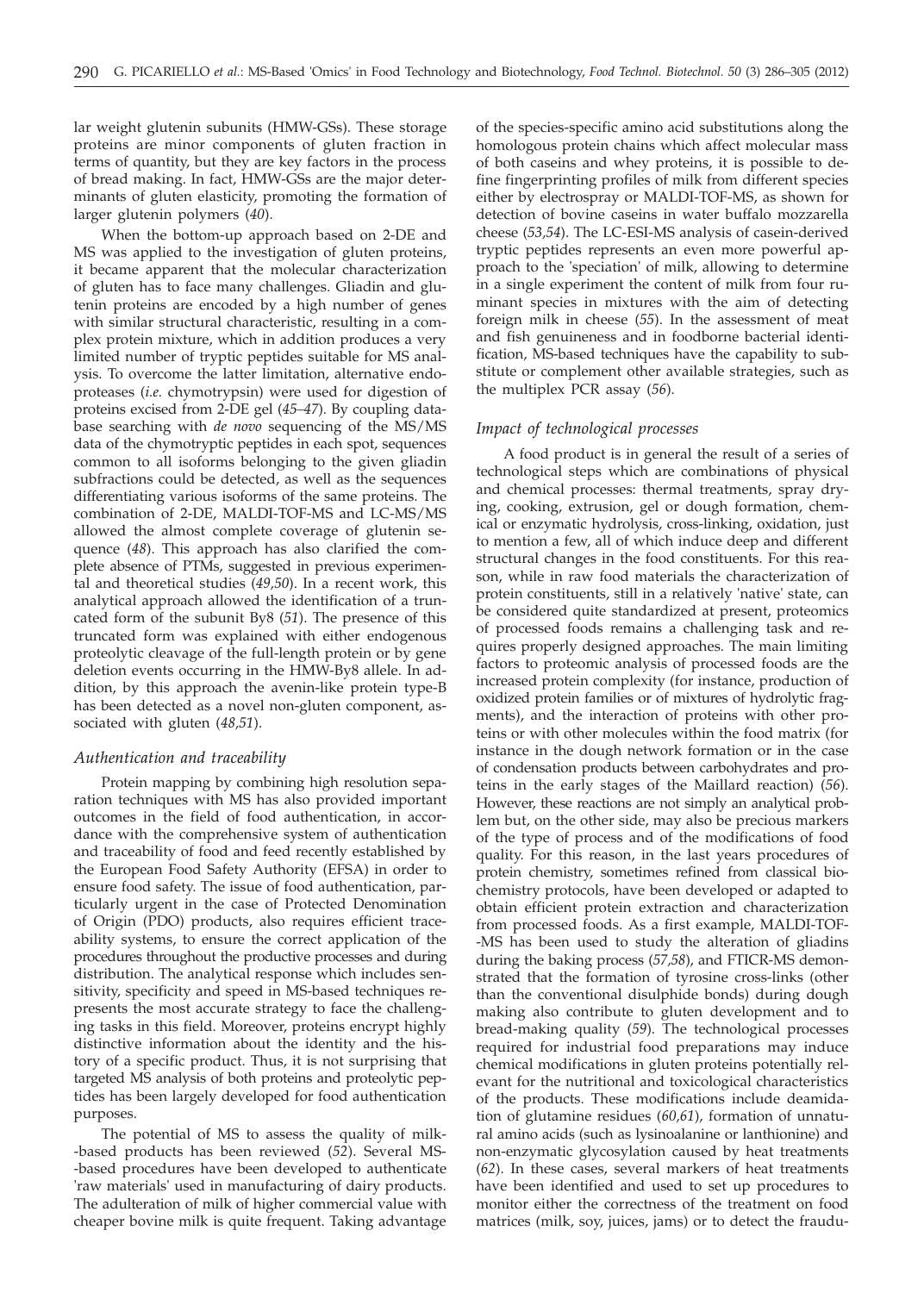lent addition of prohibited ingredients in PDO products. For instance, the unnatural amino acid lysinoalanine has also been proposed as a marker to demonstrate either excessive heat treatments or the addition of heated milk or milk powders to fresh milk (*63*).

Heat treatment is applied not only to ensure microbiological food safety, but also to inactivate anti-nutritional components such as lectin phytohaemagglutinin (PHA) present in raw legumes. The normal range of lectin levels in bean (*Phaseolus vulgaris*) is 1–10 g/kg, which also implies a risk for health in processed food (*64*). The most common method of destruction is heat treatment in boiling water or by extrusion. Inaccurate heat treatments of beans have caused severe poisoning outbreaks in restaurants or refectories (*65*). Furthermore, commercial protein concentrates of common beans, the so-called 'starch-blockers', are more frequently used as dietary supplements to control body overweight in obesity. The development of specific and sensitive methods needs to rely on the lectin structural and functional definition, which can now be achieved by integrated proteomic and glycomic methodologies, able to define the structural change (proteolysis, oxidation, sugar changes), which can occur in raw and in industrially treated products. In this way, they constitute the basis to allow for either the structural or quantitative analysis of PHAs in the samples of different origin (*66*).

#### *Proteomics in food preservation and safety*

The 'omic' technologies can also help scientists to get better understanding of the life cycles of bacteria. Defining the mode of action of food-borne bacteria and the mechanisms that confer 'stress resistance' should enable more rational design of food preservation techniques, for instance using active antimicrobial compounds from natural sources (*67*). In addition, this information can also be used to pinpoint the areas of food chain that are most susceptible to microbial contamination.

In this respect, the analysis of pathogenic microorganisms is of special importance, as the risks associated with their contamination are not limited to their living presence and capacity of infectivity, but they can generally release protein/peptide toxins able to survive for a long time even in foods after bacterial cell contamination has been removed, as it happens for many of the microbes that cause food-related diseases (*Listeria monocytogenes*, *Staphylococcus aureus*, *Escherichia coli*, *Clostridium botulinum*, various *Salmonella* species). These pathogens release protein virulence factors, which have an essential role in the colonization of the host cells, into extracellular medium, and thus reflect the degree of bacterial pathogenicity. These toxins, being heat-stable and resistant to proteases, are a risk for the consumer's health. For the exploration of virulence factors expressed in the secreted proteome fraction, in a very recent study different *S. aureus* strains have been analyzed using gel-based bottom- -up proteomic approach (*68*). A still more complex situation is expected for the analysis of food mostly constituted of a highly complex matrix of proteins, lipids, carbohydrates and many other molecular species that interfere with the detection of predictable toxin amounts (in the order of ppb). For this reason, the combination of MS methodologies with advanced immunochemical, chromatographic and electrophoretic isolation procedures has to be applied. One such study has been carried out to define the toxin contamination levels of ripened PDO Italian cheese (*69*).

#### **Food Peptidomics**

Peptides dynamically change in food as the result of proteolysis, modifications induced by technological treatments and interactions with other components. They decisively affect both biological as well as functional properties of food products. Thus, food peptidomics, intended as the global characterization of the peptidome of a given food product, embraces a wide research area that aims to establish the origin of the peptidome, its evolution, the impact on the sensorial properties, and its beneficial or adverse effects on human health. Food peptidomics also encompasses the development of analytical strategies to study the food peptidome.

Generally speaking, with special concern for the MS- -based techniques, peptides are by far better analytical targets than the parent proteins. These aspects underlie the so-called 'peptide-centric' approach to proteomics, which is considered to be the most powerful.

Peptides trace the technological processes that a food has undergone. Therefore, peptides are much more than just convenient analytical substitutes of parent proteins in many of the proteomic workflows; peptidome indeed provides uncomparable information about a given food product.

The change in peptide composition of cheese during ripening is a striking example. The peptide profile indicates the origin and the evolution of the protein fraction. A large use of MS techniques was made in the past to trace the proteolytic events that occur in the ripening of Parmigiano-Reggiano (*70,71*), Emmenthal (*72*) or Cheddar cheese (*73*). Peptidome profile also indicates the origin, authenticity and typicity of PDO cheese. Proteolysis as a function of the rennet typology has been assessed in Fiore Sardo ovine PDO cheese (*74*).

The MS methods, which have recently been reviewed (*75*), are the methods of choice for assessing proteolysis of dairy products. For instance, the pathways of extensive casein breakdown in human milk have been delineated by LC-ESI-MS (*76*). Peptide affecting taste and other sensorial traits can be identified by MS (*77,78*). A peptidomic approach based on capillary electrophoresis-MS allowed the identification of specific  $\beta$ -casein fragments, referred to as  $\gamma_4$ -casein, in buffalo milk arising from plasmin hydrolysis (*79*).

Although at a minor extent, proteolysis also occurs in frozen foods. This is the case of the  $\gamma$ -caseins produced even during the cold storage of buffalo curd (*80*). Interestingly, peptidome changes have also been observed in ice-stored fish, in addition to the expected changes due to cooking (*81*). The proteolytic peptides specifically generated are molecular targets to distinguish fresh from cold-stored materials, and therefore to assess the fraudulent use of unallowed refrigerated or frozen ingredients.

The biochemical changes that occur during the processing of dry-cured ham have been studied with peptidomic techniques relying on MS approaches. The intense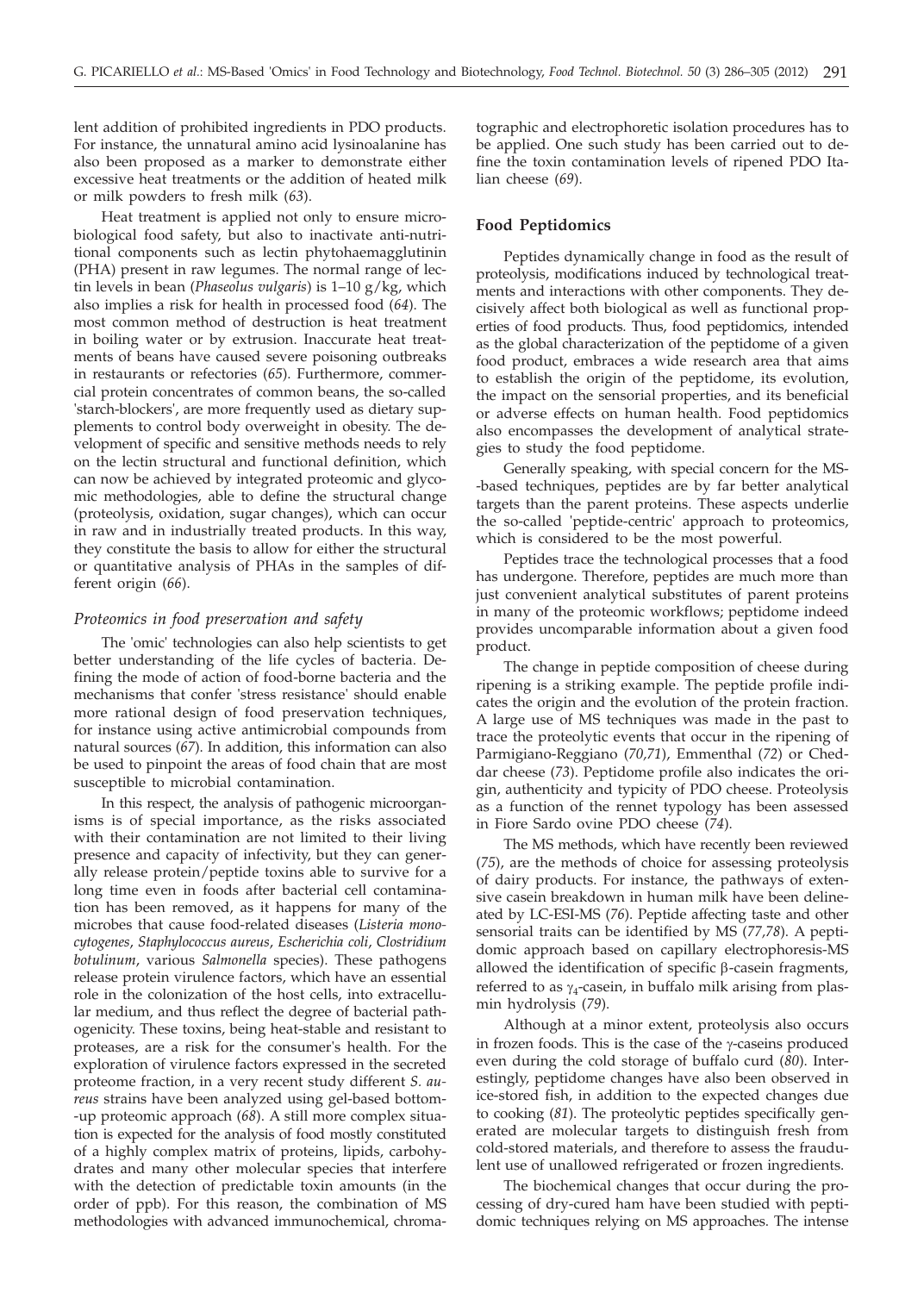action of endogenous proteolytic enzymes that are activated in the early *post-mortem* phase provokes the extensive degradation of muscle proteins. The recent identification of a large number of small peptides released from enzymes belonging to the glycolytic pathway has confirmed that muscle sarcoplasmic proteins are relevant substrates for proteolysis (*82*). Generally, in real foods, as in this case, the identification of the released peptides is made difficult by the very broad or unknown cleavage specificity of the acting enzymes. Nevertheless, the multistage MS-based peptide sequencing can furnish information about the activity of early (calpains) as well as the medium- and long-term acting (cathepsins) endogenous proteases. The identification of oligopeptides characterized by the consecutive loss of terminal amino acids has demonstrated an additional intense secondary proteolysis in dry-cured ham, which is due to both amino- and carboxypeptidases (*83*).

The MS-based identification of large- and small-size fragments of myosin (heavy and light chains) and actin has demonstrated that muscle myofibrillar proteins also undergo extensive proteolysis in the maturation of dry- -cured ham (*84–86*).

The proteolytic machinery of lactic acid bacteria concurs with a more extensive proteolysis of fermented sausages (*87*). However, few peptidomic investigations have been published related to these products. The peptidomic definition of proteolytic patterns could be helpful in assessing or predicting the suitability of specific strains of lactic acid bacteria as starter cultures for dry fermented sausages. The MS identification of species-specific peptide biomarkers has also been proposed as a tool for determining the authenticity of meat (*88*).

From a nutritional standpoint, rather than simply protein degradation products, peptides have proven to be important bioactive food components. They are released by hydrolytic events that occur in processing or formed during gastrointestinal digestion. Food bioactive peptides act as hormone-like species explicating opioid, anti-hypertensive, antimicrobial, immunomodulatory and other effects *in vivo*. MS is currently the elective technique to profile food hydrolytic peptides and for the targeted characterization of bioactive peptides. Many fragments released by proteolysis of meat and milk proteins have been claimed as biologically active peptides (*89*). The persistence and bioavailability of the bioactive peptides *in vivo* are still under debate. To this purpose, it has recently been demonstrated, by means of HPLC coupled to off-line MALDI-TOF/TOF-MS/MS, that some casein fragments of yogurt preparations supposed to be health- -promoting are indeed degraded by bacterial cell-envelope proteases and are therefore no longer available (*90*). The source, the identification and determination of physiological actions of food-derived bioactive peptides have been exhaustively revised elsewhere (*91*).

Related to the issue of the food-derived bioactive peptides is the more general investigation about the 'metabolic fate' of the food proteins. Many static or dynamic model studies of the human digestion are trying to assess which protein domains survive the harsh hydrolytic events of the gastrointestinal passage. The majority of these studies suffer from the limits imposed by the *in vitro* conditions employed, which in any case differ from

the *in vivo* physiology. Nevertheless, many models of the gastrointestinal digestion have tried to mimic as close as possible the physiological digestion allowing to identify some peptides that most likely survive digestion.

Some authors have described the identification of potentially bioactive peptides in extensively proteolyzed food products, such as the hypoallergenic infant formulas (*92*). In particular casein phosphopeptides, which are supposed to have mineral carrier properties, exhibit certain stability against processes of simulated digestion (*93–95*).

On the other hand, peptides more resistant to digestion are those potentially involved in eliciting the immune responses in IgE-mediated food allergies or in intolerances such as coeliac disease (*93,96*). These observations also confirmed that resistance to proteolysis is a valuable criterion to predict protein allergenicity and to select potential antigenic determinants (epitopes) of the immune responses (*97,98*). Peptides that preserve the allergenic potential of the parent proteins are expected to occur in fermented dairy products such as yogurt (*99*).

Prolamin-derived epitopes, potentially involved in triggering coeliac disease, have recently been identified in beer as the result of 'a proteolytic selection' that heavily degrades both the metabolic proteins and the storage prolamins from barley (*100,101*). The characteristics of allergenicity and intolerance of food proteins and derived epitopes have recently been reviewed (*97,98*).

# **Food Lipidomics**

In general, lipidomics is more than just the comprehensive characterization of lipid molecules in a biological system, but it also includes the understanding of the functions of lipids within a biological system, in consideration of their primary role in cell signalling, membrane architecture, transcriptional and translational modulation, cell-cell and cell-protein interactions, and response to environmental changes over time. The complete definition of these aspects is obviously a very challenging task, but the basic knowledge of lipidomics entails the systematic characterization of the lipid components of a given system.

The concept underlying food lipidomics only slightly differs from the general aspect of lipidomics, taking into account that lipids, once regarded simply as energetic reservoirs, do have biological and nutritional roles, many of which are now well established. Furthermore, in the majority of foods the lipids and their interaction features drastically affect the overall physical characteristics, such as flavour, texture, taste and appearance.

If compared to proteomics and genomics, the lipidomic analytical methodologies are far from being standardized, primarily because of the extraordinary structural diversity of the molecules that are catalogued among lipids. The definition of lipids as biological compounds that have a hydrophobic nature and are in most cases soluble in organic solvents (*102*) fails to embrace the totality of molecules that are normally considered to belong to this class. The specific profiling of lipid subclasses characterized by specific structural features has made definitions such as 'phospholipidomics' (*103*), 'sphingolipi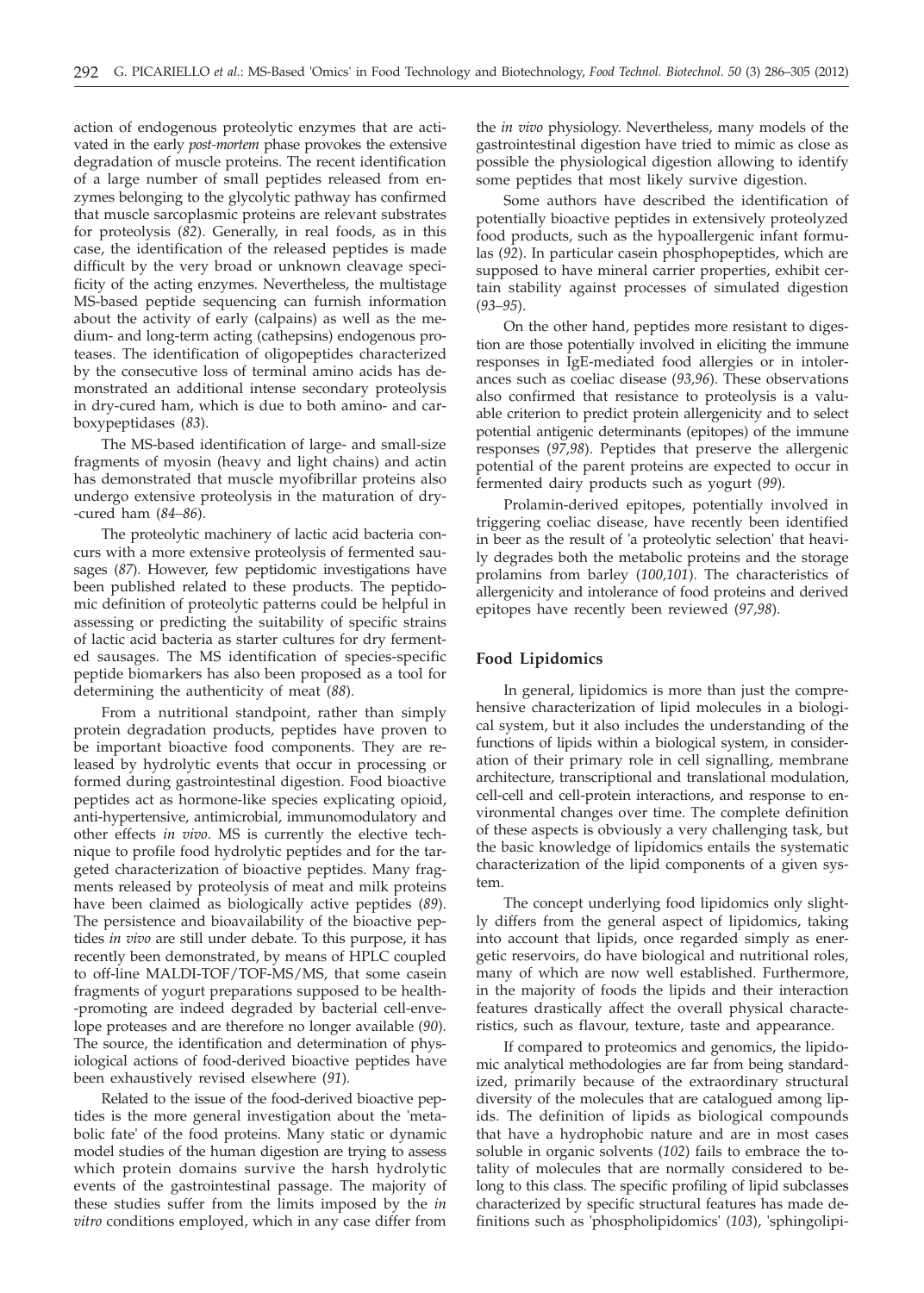domics' (*104–106*), 'glycolipidomics' (*105*), 'steroidomics' (*107*) and even 'endocannabinoidomics' (*108*) appear in the literature.

The lipid profiling which is at the basis of lipidomics makes now extensive use of the 'omic' technologies and in particular MS. While the analysis of fatty acids remains strict domain of GC and GC-MS based techniques, although laborious and time consuming, atmospheric pressure chemical ionization (APCI) (*109*) and ESI (*110*) are currently considered to be the methods of choice in lipidomics.

The first analyses of triacylglycerols (TAGs) (as ammonium or sodium ion adducts) by direct infusion ESI- -MS/MS date back to little more than 20 years ago (*111*). Since then, the impressive technical advances in MS have contributed inarguably to push forward the knowledge in lipidomics. Two basic strategies have been developed for the MS-based lipidomics, namely: (*i*) the focussed or targeted lipidomics that targets a single lipid or a lipid class, and (*ii*) the high-throughput global lipidomic approach that aims to a complete profiling of the components of a lipid mixture. Complex mixtures can be analyzed by HPLC coupled to ESI-MS and MS/MS or directly infused into the mass spectrometer. This latter approach has been referred to as 'shotgun' lipidomics (*112*). Shotgun lipidomics is particularly effective for polar lipids, such as phospholipids, due to the tendency of these compounds to readily undergo protonation or deprotonation, so permitting to carry out analyses in both positive and negative ion modes. The major concerns in shotgun lipidomics are the ion suppression and matrix effects that can be detrimental when non-polar or low-abundance lipids are to be detected. Lipids can undergo fragmentation even under mild conditions of ionization. Fragmentation can be structurally informative and can contribute to the ultimate structural assignment of lipids. The ionization aspects and the fragmentation routes for the various classes of lipids have been brilliantly reviewed (*113*). Several databases have been built for the purposes of shotgun lipidomics. However, because a universally accepted classification scheme of lipids is still missing, databases differ in their intent and organization, providing different or complementary informative levels. A recent list of on-line lipidomic resources is reported by Hou *et al.* (*114*).

Identification and quantitative evaluation of TAGs of several edible oil and fats, including palm oil, cocoa butter, tallow, lard and chicken fats, have been accomplished by HPLC coupled to APCI-MS (*115*). Positive ion mode high resolution ESI-FTICR-MS for the detection of DAGs (diacylglycerols) and TAGs provides fingerprints that allow a straightforward differentiation of vegetable oil (*116*). The same technique can be applied in the negative ion mode to assign oil by monitoring fatty acids and tocopherols. Both positive and negative ion mode profiling by direct infusion ESI-Q-TOF-MS allows to establish classification, quality, adulteration, and ageing of vegetable oil (*117*).

Also, HPLC-APCI-Ion Trap MS/MS was effective in disclosing adulterations of olive oil with foreign vegetable oil (*118*). The analytical platform was also validated in order to determine the relative ratio of positional regioisomers of mixed TAGs. However, a comparative

study of APCI, ESI and negative ion chemical ionization (NICI) LC-MS methods for the analysis of TAGs from lard, rapeseed and sunflower oil questioned the reliability of LC/APCI-MS/MS for the quantitative determination of regioisomers (*119*). The same authors have later developed new UPLC/APCI-MS/MS strategies for the quantitation of regioisomeric TAGs in vegetable oil (*120*). Also for APCI, non-aqueous HPLC systems were tested in comparison with MALDI to characterize castor oil, which is particularly rich in hydroxylated TAGs (*121*).

The direct infusion multi-stage ESI-MS experiments and RP-HPLC-ESI-MS/MS approaches were compared, using linseed oil as a source of TAGs. The combination of both approaches permitted the identification of 26 TAGs and to discriminate isobaric regioisomers (*122*). Complex TAG mixtures from marine oil, such as cod liver oil, have been characterized and profiled by LC-ESI-IT-MS/ MS (*123*). The technique also offered TAG fingerprints that clearly distinguished vegetable from marine oil, confirming itself a powerful technology that could be of great effectiveness for authorities and industries (*124*).

The glycerophosholipid and sphingolipid (sphingomyelin and ceramides) composition of food has attracted interest in consideration of their nutritional importance. ESI-MS/MS methods are for instance ideal to face the structural diversity of sphingomyelin-related compounds. Thus, sphingomyelin compounds have recently been profiled and quantified in potatoes (*125*), meat (*126*) and human milk using hydrophilic interaction liquid chromatography (HILIC) coupled with ESI-MS/MS (*127*). These data can provide information to understand the nutritional aspects of sphingomyelin and, in the case of breast milk, to design humanized and functional substitutive infant formula.

MS methods, also exploiting multiple ion reaction monitoring (MRM) and neutral loss strategies for structural assignment, for the analysis of sphingoids have been well established (*128*).

Growing evidence demonstrates that MALDI-TOF- -MS provides experimental handiness and analytical reliability, thereby representing itself as a valuable alternative or complementary tool (*129*). Soft ionization techniques do not require derivatization prior to analysis and allow to maintain the integrity of the molecules, preserving relevant structural information. Because of several advantages that include minimal sample handling and short analysis time, MALDI-TOF-MS is increasingly used to profile food phospholipids and neutral lipids. For instance, phospholipids and TAGs from hen egg yolk have recently been profiled by MALDI-TOF-MS, utilizing several innovative matrices (*130*). Bovine milk fat and deposit fat were also profiled using 2,5-dihydroxybenzoic acid (DHB) as a matrix and several signature molecular species were identified to easily discriminate these animal- -derived fats (*131*). With a simple expedient, which requires a few minutes at the stage of sample preparation consisting in the addition of bromine to double bonds, saturated TAGs were differentiated and analyzed without the interference of unsaturated species that shifted at higher molecular mass by 160 Da per double bond (*131*). The full hydrogenation of TAGs followed by MALDI-TOF-MS profiling has also enabled to discover less abundant TAG families containing short- or very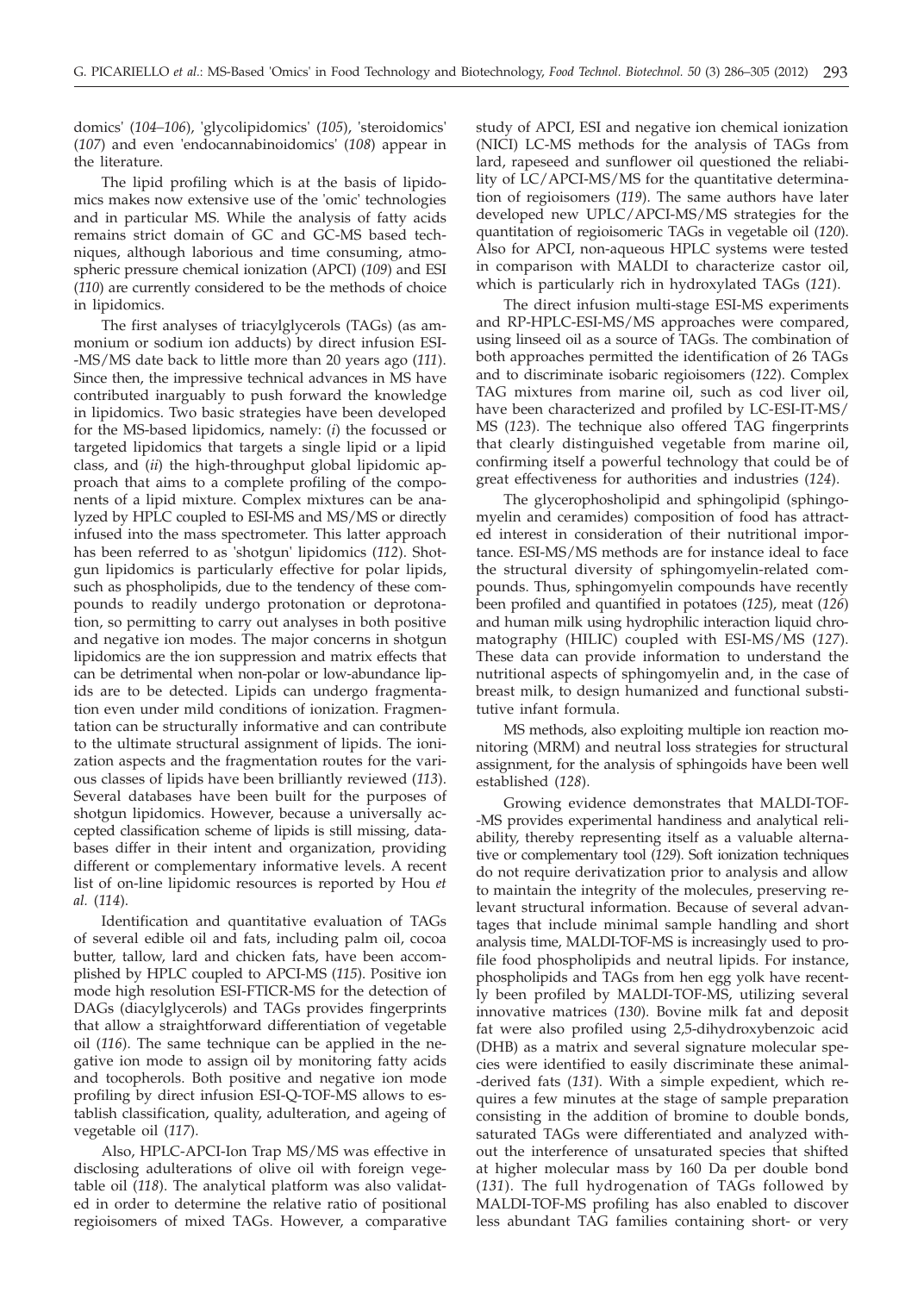long-chain fatty acids in both milk fat (*131*) and fish oil (Picariello *et al.,* unpublished data). Vegetable oil can be in general discriminated by MALDI-TOF-MS on the basis of the TAG profiling (*132*). Information about the geographical origin of olive oil has also been obtained (*133*). The gross silica chromatography fractionation in polar and apolar lipids also allowed to characterize a high number of compounds in thermo-oxidized vegetable oil (*134*) formed because of hydrolytic oxidation (DAGs) and of radical decomposition of unstable hydroperoxides  $(\beta$ -scission products, core aldehydes, TAG oligomers). Of particular interest is the possibility to elucidate the fatty acid regioisomerism by high energy collision-induced dissociation (CID) fragmentation analysis using MALDI-TOF/ TOF-MS/MS instruments, as made on synthetic TAGs and from plant oil (*135*).

This latter is an example of the monitoring of the evolution of lipid fraction in foods, in this case due to a thermal treatment. Lipids also change significantly during storage and ripening, affecting sensorial properties of food. The study of lipolytic phenomena has remained, up to now, practically confined to the application of GC and GC-MS methods. The informative level obtained by MALDI-TOF-MS was in this case comparable to that of APCI- and ESI-MS-based techniques (*136,137*). Under strictly controlled experimental conditions, MALDI-TOF- -MS provides quantitative responses that are consistent with GC-based determinations, as demonstrated by a focussed comparison of the two methods applied to the evaluation of TAGs in cocoa butter (*138*). However, minimizing in source TAG fragmentation and rendering homogeneous the matrix/analyte crystallization, for instance through a pre-coated film substrate of nitrocellulose, and in the presence of adequate internal standards, MALDI- -TOF-MS can be reliably utilized for quantitation purposes (*139*).

In spite of their low molecular mass, saponified fatty acids have been detected by MALDI-TOF-MS as doubly alkaline metal cationized species, using as matrix meso- -tetrakis(pentafluorophenyl) porphyrin, which ionizes in a spectral region outside of the range of fatty acid molecular masses (*140*). The advantages and the drawbacks of the use of MALDI-TOF-MS for profiling polar and apolar lipids, with the emphasis on the oil and fat of nutritional interest, are excellently summarized in several reviews (*129,141,142*).

Two additional analytical parameters, high sensitivity and specificity (mass resolution), account for the advantages of using mass spectrometry in lipid analysis. High-resolution mass spectrometry allows the identification of previously uncharacterized lipids and discrimination between lipids with similar mass and chemical structures. However, some specific analytical targets cannot be addressed satisfactorily by MS alone. These include unequivocal assignment of structures, including regioisomerism and position and configuration(s) of double bond(s), which remain difficult to be readily assigned by MS/MS (*143*). However, double bond can be assigned by high energy CID.

Positional regioisomers can be discriminated by MS/MS, as demonstrated by the APCI or ESI-MS/MS applications to TAGs of milk fat from different species (*144*) and to vegetable oil (*120,145*). Nevertheless, 13C NMR (nuclear magnetic resonance) has been shown to be more reliable in assigning the preferential *sn*-position of specific fatty acids on the glycerol backbone (*146,147*).

Carotenoids and xanthophylls have also been detected by LC-ESI-MS as radical cations [M<sup>+</sup>] using trifluoroacetic acid as post-column oxidant (*148*) and recently in a more specific way by LC-ESI-MS/MS (*149*). Hyphenated techniques such as HPLC coupled to DAD and ESI- -MS detection have been exploited to determine geometric isomers of carotenoids in mature grapes (*150*).

MS-based screening can be utilized for the detection of steroid species, as demonstrated by the relevant high- -throughput determination of a panel of 34 residual steroids in bovine muscle (*151*). Related to this last issue is the determination by MS of vitamin D (*152*), and specifically vitamin D3 (cholecalciferol) in foods such as skimmed milk, orange juice, multigrain cereals, and salmon (*153*). Phytosterols, which are believed to bring nutritional benefits and are therefore used as dietary supplements, can also be detected by MALDI-TOF-MS, as demonstrated by the determination of  $\beta$ -sitosterol, campesterol, and stigmasterol in pomegranate oil (*154*). The technique of MS-imaging of tissue sections based on the profiling of lipids has found scarce application in foodomics so far.

## **Food Glycomics**

The glycans of glycoproteins play multiple roles in biological systems and are dynamically remodelled in order to modulate the (glyco)protein functions. Biosynthesis of glycans is a non-template driven process that is not ruled by the gene control. As a consequence, glycans are characterized by a higher degree of inherent structural diversity than proteins or nucleic acids. The determination of both structures and structure/function relationships is made difficult by the heterogeneity of the monosaccharide units in glycans and by complex branching patterns. Multistage MS combined with up-to-date separation methodologies has become one of the most powerful and versatile techniques for the structural characterization of glycoconjugates. In foods, both N- and O-linked glycoproteins can affect not only the technological properties of proteins, but also the digestibility and the potential allergenicity (*155*). For instance, several plant N-glycans containing  $\alpha$ -1,3-fucose and  $\beta$ -1,2-xylose have been described as IgE-binding epitopes (*156–158*). Carbohydrate moieties of glycoproteins can also indirectly increase the allergenic potential by increasing protein resistance to proteolysis (*159,160*). In consideration of the large range of biological actions exerted by the glycan moieties of glycoproteins, glycoproteomics is emerging as a branch of proteomics promoting the development of dedicated applications that are by now well established while several advances are still progressively appearing. Protocols, methodologies and technologies for facing the challenges of glycoproteomics have already been reviewed (*161*).

Further to the characterization of food glycoproteins, a recent emerging field in nutritional research is the study of food glycans, in particular oligosaccharides. To the best of our knowledge the topic of the food glycomics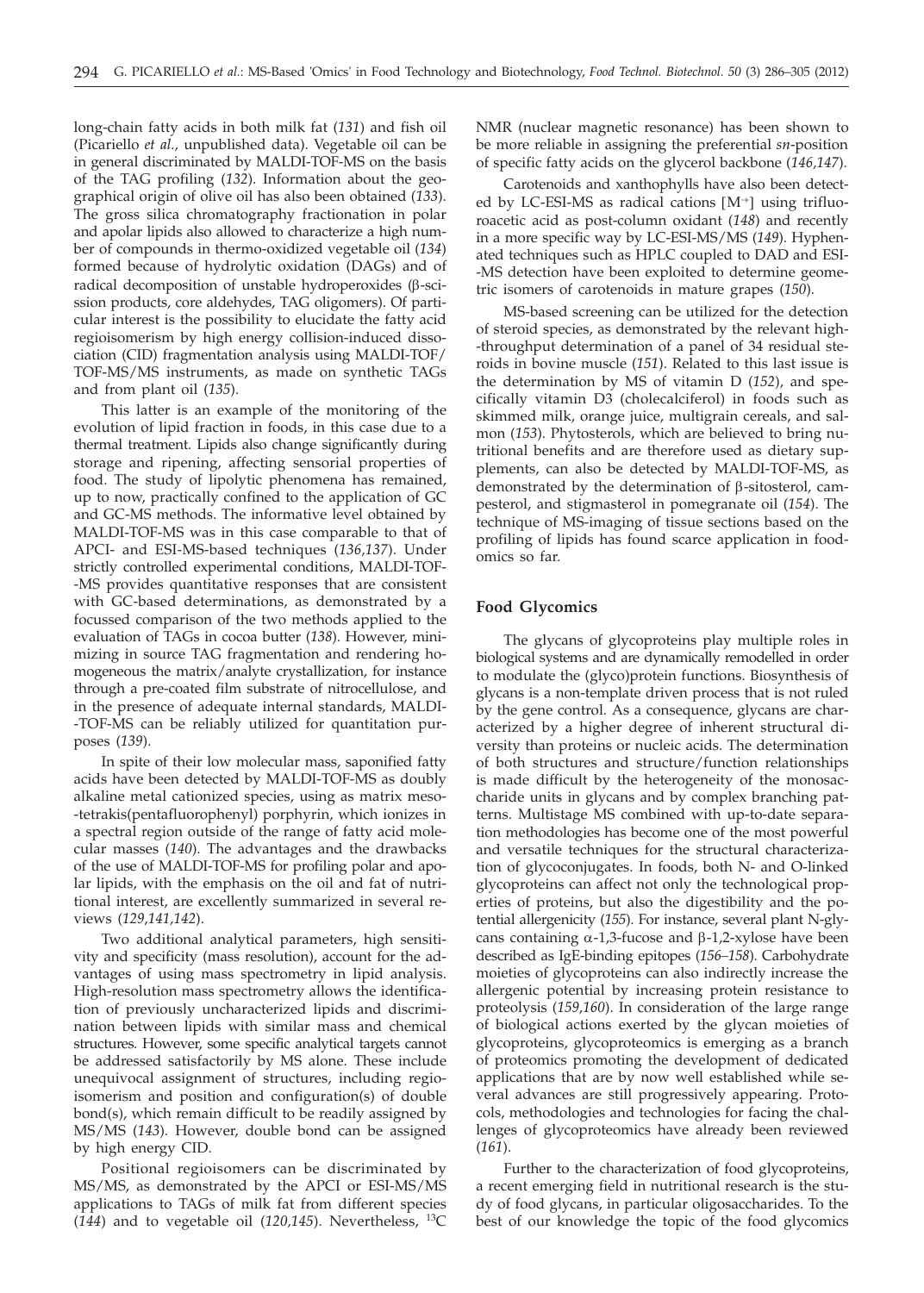has not been specifically focussed on by any review so far. Food-derived oligosaccharides are generally non-digestible ingredients, therefore they are not absorbed in the upper part of the gastrointestinal tract (*162*). However, they are utilizable by gut microflora, which in turn cleaves oligosaccharides to smaller molecules available to the host. The oligosaccharide digestion in the colon produces acetic and lactic acids that, by lowering the pH, inhibit the growth of pathogenic microflora. Due to the stimulating activity for the growth/activity of the beneficial microflora in the colon, oligosaccharides and glyconjugates are considered as prebiotics (*163*). Dietary glycoconjugates and oligosaccharides are supposed to be involved in dental caries prevention, enhancement of passive immunity, mineral transport, and regulation of blood glucose in diabetics. Structural properties of functional oligosaccharides have been summarized recently (*164*).

Under the perspective of food glycomics, intended as the profiling of glycoconjugates in food products, several MS-based applications can be quoted. For instance, a very large number of plant glycomic characterizations have been reported (*165*).

Fructans from onion bulbs were characterized by MALDI-TOF-MS after fractionation by high-performance anion-exchange chromatography (HPAEC). To this purpose, MALDI-TOF-MS was exploited for first time to analyze entire plant tissues or parenchyma cell layers (*166*). A similar MALDI-based characterization was carried out for garlic (*167*). Negative-ion mode MALDI-TOF-MS, used for the characterization of storage, neutral oligosaccharides extracted from Jerusalem artichoke (*Helianthus tuberosus*), red onion, and wheat, was demonstrated to be effective also in discriminating neutral carbohydrates containing reducing ends from non-reducing ones (*168*). MALDI-TOF-MS analysis of these same vegetable oligosaccharides and, additionally, of glycose syrups from potatoes was demonstrated to be more powerful than the classical chromatographic approaches (*169*).

In addition to the identification, MALDI-TOF-MS was also utilized for the quantification of fructooligosaccharides (FOS) of red onions, shallots, and elephant garlic. For quantitative purposes THAP (2',4',6'-trihydroxyacetophenone) appeared to provide more reliable data than the most commonly utilized matrix DHB. FOS and inulin from plants have also been analyzed and quantified with high resolution FTICR mass spectrometry (*170*). In most cases, pre-fractionation of the water or low ethanol plant extracts with hydrophilic interaction liquid chromatography (HILIC) or porous graphitized carbon solid phases is crucial for carrying out accurate MS analysis of purified glycans (*171*).

Oligosaccharides from legumes, with special regard to the nondigestible  $\alpha$ -galactosides, have been profiled by amino-bonded silica columns used for HPLC coupled to refractive index detector (*172*). Alternatively, glycans can be derivatized with phenylhydrazine to be detected by UV. The derivatization also enhances the detection by ESI-MS and MALDI-TOF-MS (*173*). However, ESI-MS and MS/MS can be used as a more specific, informative as well as sensitive detector for a global analysis of underivatized oligosaccharides. For instance, beer maltooligosaccharides have been analyzed by LC-ESI-MS/MS (*174*).

Arabinoxylans from wheat have been characterized by both MALDI- and ESI-MS/MS, also obtaining information about monosaccharide linkages after permethylation (*175*). On the other hand, the complex structures of arabinogalactans of glycoproteins in wheat flour have not been elucidated yet (*176*). In any case, for a full elucidation of glycan linkages and branching, MALDI and ESI have to be complemented by GC-MS analysis of derivatized sugars and/or by NMR advanced techniques. Advances in resolving glycan structural isomers have been obtained by gas phase ion mobility separations (*177*) or by energy-resolved MS (*178*). MS is amenable to the profiling of complex glycoconjugates. For instance, galactolipids, along with lipids and oxylipins in potato tubers (*179*), and in *Ipomoea batatas* leaves (*180*) were characterized by ESI-MS/MS. Glycolipids and glucocerebrosides from red bell pepper (*Capsicum annuum*) have been profiled by HPLC-APCI-MS/MS (*181*). Tetragalactosyl DAGs have been characterized by multistage MS in oat kernels (*182*). It is to be underlined that several galactolipids are believed to possess *in vitro* and/or *in vivo* anti-tumour promoting as well as anti-inflammatory activities. A huge number of food-derived glycoside metabolites, not overviewed here, have been profiled by MS techniques.

MS techniques, including high resolution FTICR-MS, have been applied for the analysis and structural characterization of neutral oligosaccharides of human milk (*183*). Already more than ten years ago the resistance of human milk oligosaccharides to the gastrointestinal digestion was assessed by MALDI-based techniques (*162*). Throughout the decade, several MS-based strategies to comprehensively characterize native glycans in milk (*184*), also including non-neutral species, have been developed (*185*). Glycans have been identified, profiled and monitored during lactation not only in human milk but also in milk from other species including bovine (*186*), swine (*187*) and primates (*188*). These studies have allowed to enrich the list of milk oligosaccharides and also to determine several of their functional properties. In particular, the bacterial consumption of oligosaccharides proved to be strain specific (*189,190*), thereby suggesting a means for modulating the prevalence of specific probiotics to some extent. Cheese whey was expectedly demonstrated to be a source of nutritionally relevant oligosaccharides that have been profiled by MS (*191*).

Numerous bioinformatic tools support the research in glycomics and the storage of the achieved results. A collection of web resources for glycomics is reported by Raman *et al.* (*192*).

#### **Food Metabolomics and Metabonomics**

Food is the result of the interaction between ingredients and technological processes. It can be regarded as the product of the modifications induced on the raw materials by the concurring action of physical, chemical and biochemical agents during the production process. As a consequence, an enormous variety of compounds is generated or modified, which are responsible for the quality (texture, flavour, odour, colour and shelf life) and nutritional value (vitamins, antioxidants, and nutrients) of the final product. Therefore, food can be fully defined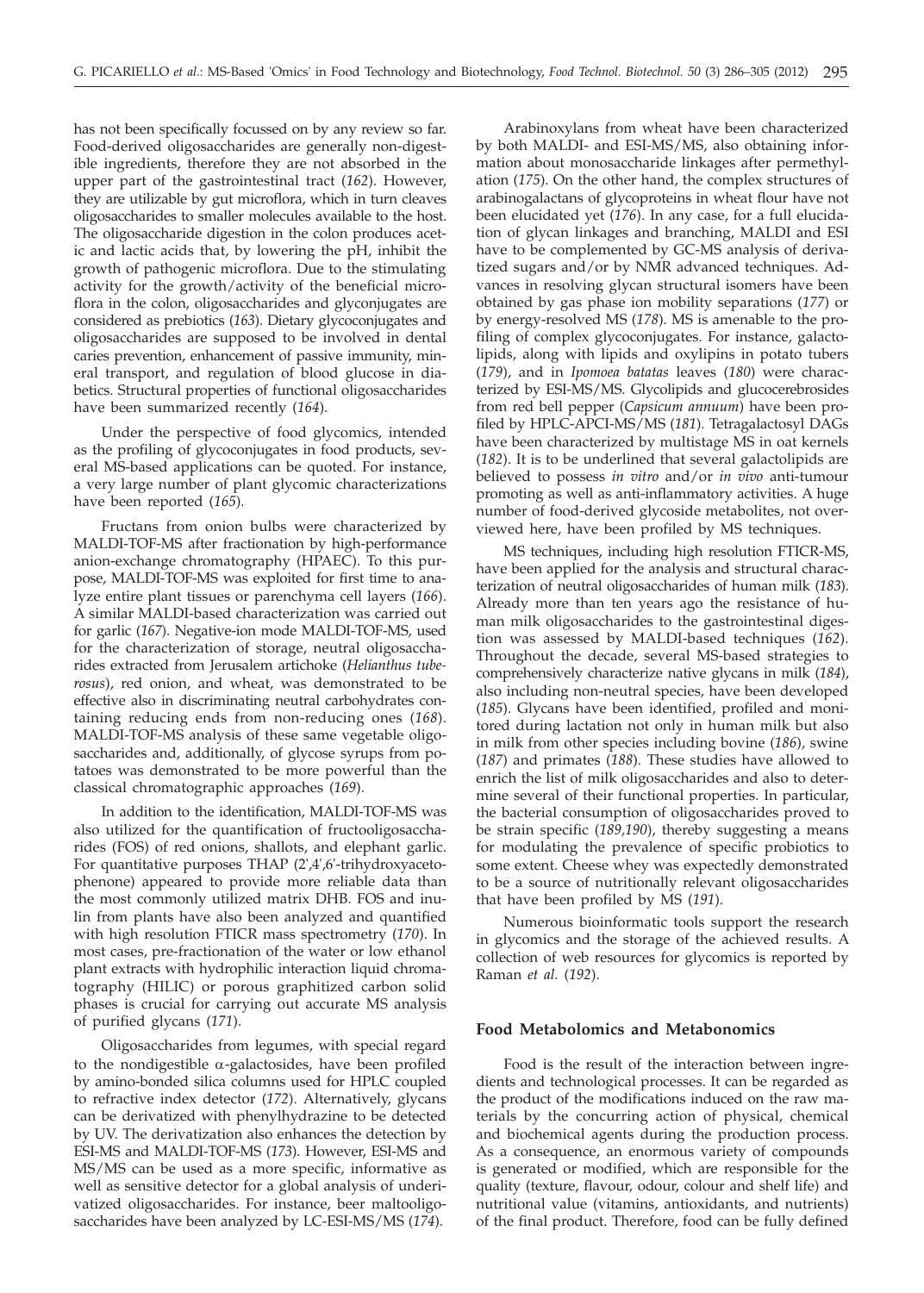in terms of the metabolic profile of the material concerned at a particular time (metabolome).

Metabolomics is defined as the comprehensive analysis of the metabolome without particular bias to specific groups of metabolites. On the other side, metabonomics is a term mostly used in the biomedical field to describe the fingerprinting of dynamic biochemical changes induced by external agents on biological systems. In contrast to transcriptomics and proteomics, which rely to a great extent on genome information, metabolomics is mainly matrix independent, which means that it can be applied to diverse samples, foods included, without a laborious re-optimization of protocols. Most metabolites fall in the low molecular mass range. The various technologies used for metabolomic/metabonomic analysis have been excellently reviewed (*193,194*). A wide range of technologies are based on spectroscopy and high-resolution chromatography linked to a range of detection methods (mainly MS, but also, more recently, NMR spectroscopy, this last especially in metabonomic applications). Well-established MS ionization techniques such as atmospheric pressure chemical ionization MS (APCI-MS), as well as the newest atmospheric pressure photoionization MS (APPI-MS), are finding large application for their ability to analyze low molecular mass molecules, which include the major range of metabolites of interest (*195*)*.* A complex range of other instrumentation and their combinations, *e.g.* LC-NMR, is going to be deployed in the near future (*196*).

From the metabolomic perspective, most foods can be considered as complex chemical mixtures consisting of various metabolites and chemical additives in a solid, semi-solid or liquid matrix. Some foods consist of just a few different compounds (artificial energy drinks, soft drinks, purified vegetable oil), while other foods consist of hundreds of compounds (milk, cheese) and still others may have thousands of compounds (fruits, meats and most prepared foods). In food technology, metabolome profiling is gaining great importance in many directions. These include: tracing the evolution of a product from the starting materials to the finished foods; evaluating the effects of either desired or undesired microbial action on food quality; monitoring the production or persistence of functional and bioactive compounds; and, in general, measuring the action of technological treatments (physical, chemical, enzymatic) on the development of rheological and sensory characteristics (*197*). Examples in dairy, cereal, wine or meat products are depicting the metabolomic fingerprint of these products.

Because of the increasingly globalized nature of food production and processing, along with the growing concerns over food safety and food quality, more stringent and precise food monitoring systems are being developed in these years. These approaches are being applied to the control and detection of foodborne microorganisms. Traditional means of controlling microbial contamination and safety hazards in foods include freezing, blanching, sterilization, curing, and the use of preservatives. However, the developing consumers' request for 'natural foods', as indicated by the strong growth in sales of organic and chilled food products, has resulted in a move towards milder food preservation techniques. This raises new challenges for the food industry. Metabolome profiling has

recently led to fast and sensitive detection of microorganisms affecting meat quality and safety during processing and storage (*198,199*). More accurate description of the contaminating microorganisms has been achieved by integration of proteomics with peptidomic and metabolomic methodologies able to provide either structural or quantitative identification of specific metabolites produced by the various spoilage microorganisms (*198,200, 201*).

Biogenic amines, which derive from bacterial decarboxylation of amino acids during decomposition, are well known molecular indicators of spoilage. In a very recent investigation an UPLC-Orbitrap-MS method has been demonstrated as robust and effective for the one-step determination of a panel of eight biogenic amines in tuna (*202*). A similar HPLC-ESI-MS approach has already been developed for the quantification of biogenic amines in cheese (*203*). It can be seen that these methods are being integrated to design sensitive sensors on a microchip surface for automated detection.

Another crucial aspect of metabolomics in food technology is the characterization of compounds which give food its peculiar taste, odour, flavour, colour and in general the sensory characteristics highly appreciated by consumers. Data available on the key food taste compounds are abundant but contradictory, particularly in the case of fermented products (meat and dairy products, wine and beer) where the flavour compounds are generated by a complex series of metabolic and technological processes. The taste-active molecules which differentiate the many different types of cheese are, for instance, the products of a cascade of lipolytic and proteolytic pathways that produce a large variety of compounds imparting typical sensory characteristics to the final product. The comprehensive spectrum of sensory-active, low molecular mass compounds, the 'sensometabolome' (*204*), reflects the sensory appearance and triggers the typical smell and taste of food products. The goal of sensometabolomics is to catalogue, quantify, and evaluate the sensory activity of metabolites that are present in raw materials and/or are produced upon food processing such as thermal or high-hydrostatic pressure treatment and fermentation. The sensometabolomic approach is based on MS analysis combined with analytical sensory tools, and has been applied recently for identification of the aroma compounds in wine (*205*). A class of olfactory-active metabolites recently emerged in wine are thiol compounds, which may play an important role in the flavour development of a wine, although they are normally present only at trace levels. Volatile thiols are of particular importance for the varietal character of wine made from Sauvignon blanc cultivar, imparting passionfruit, grapefruit, gooseberry, blackcurrant, lychee, guava and box tree typical fragrances. These compounds have also been identified in other wines made from Riesling, Colombard, Semillon, Cabernet Sauvignon and Merlot grapes in various concentrations. It is believed that the precursors of sulphur flavours are produced in grape as odourless glutathionyl-conjugates (see scheme in Fig. 3). Aromas are then released from precursors during fermentation, probably by action of a specific  $\beta$ -lyase. Recently it has been reported that several compounds (including 4-methyl-4-mercaptopentan-2-one, a molecule which plays a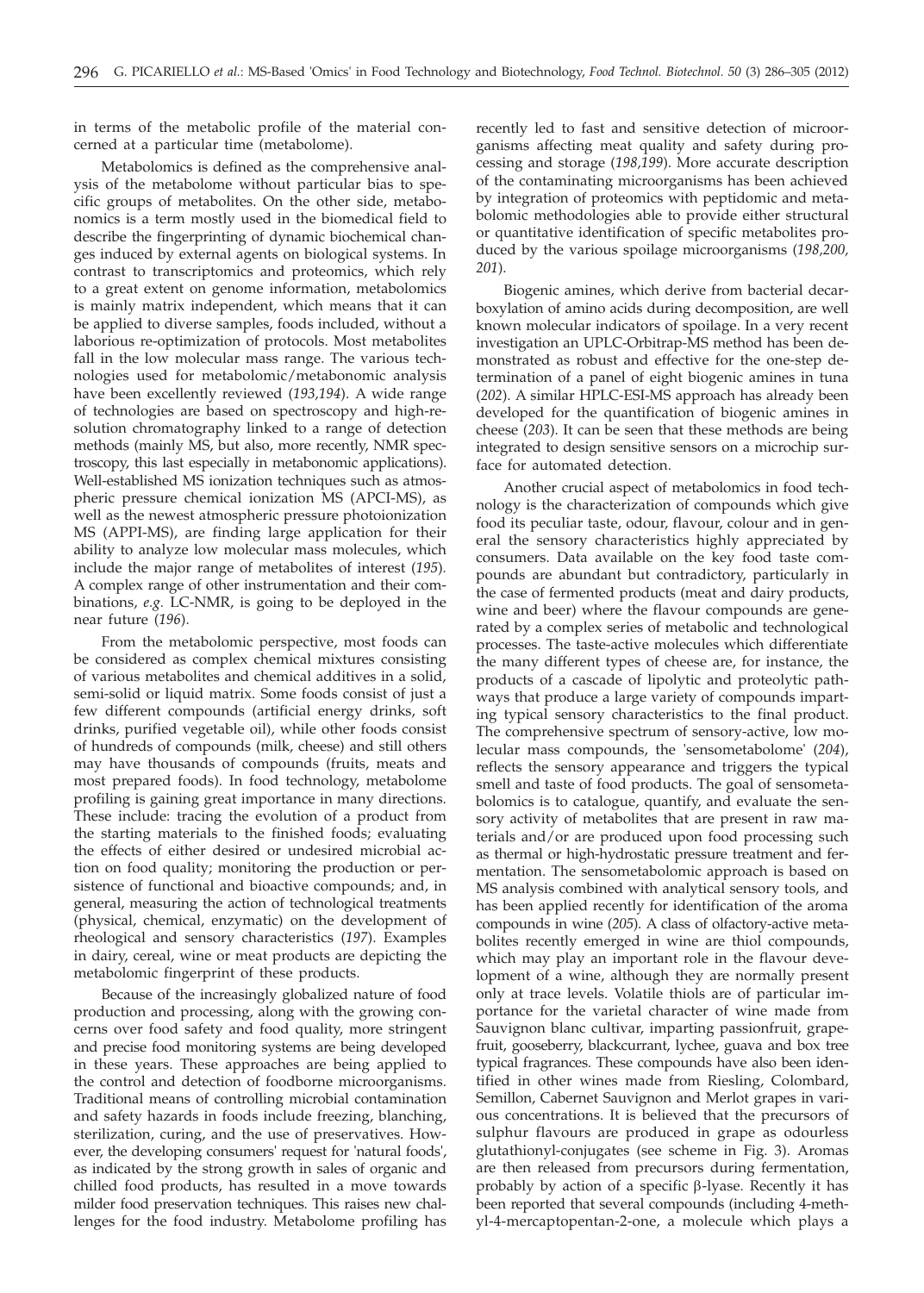

**Fig. 3.** Volatile thiols such as 4-methyl-4-mercaptopentan-2-one, 4-methyl-4-mercaptopentan-2-ol and 3-mercaptohexanol are of particular importance to the varietal character of wine made from Sauvignon blanc, conferring the passionfruit, grapefruit, gooseberry, blackcurrant, lychee, guava and box tree typical fragrances. The precursors of sulphur flavours are produced in grape as odourless glutathionyl-conjugates. Aromas are then released from precursors during fermentation, probably by the action of a specific  $\beta$ -lyase

key role in the aroma of Sauvignon) derive from S-conjugated compounds of cysteine or glutathione. By metabolomic analysis (Fig. 4), correlations were established among the possible changes in the composition of the analytes of interest and the technological choices made in the experimental wines (different strains of yeast, different adjuvants and additives, *etc.*) for each specific case (*206,207*). In this way, a class of molecular markers of quality have been identified, closely related to the varietal characteristics, geographical origin and specific choices of the technological process, and sensory aspects.

# **Food Interactomics**

Interactomics is a discipline at the intersection of bioinformatics and biology studying both the interactions

and the consequences of those interactions between and among proteins, and other molecules within a biological system (*208*). The network of all these interactions is called the interactome. The field of interactomics is now rapidly expanding and developing: over 90 % of proteins in *Saccharomyces cerevisiae* have been screened and their interactions characterized, making it the first interactome to be nearly fully specified (*209*). With respect to the field of nutrition science, the recent 'omic'-based developments also supported the hypothesis of a correlation between human intestinal microbiota and health status, causing significant interest in microbe-host interaction studies (*210*). A further study proved the modulating effects on the immune system of *L. plantarum* strains and identified genes supposedly responsible for the stimulation of pro- or anti-inflammatory immune responses in the gut



# Aroma precursors (inactive)

**Fig. 4.** Sensometabolomic scheme of analysis of volatile thiols and their odourless precursors in Sauvignon blanc grape and wine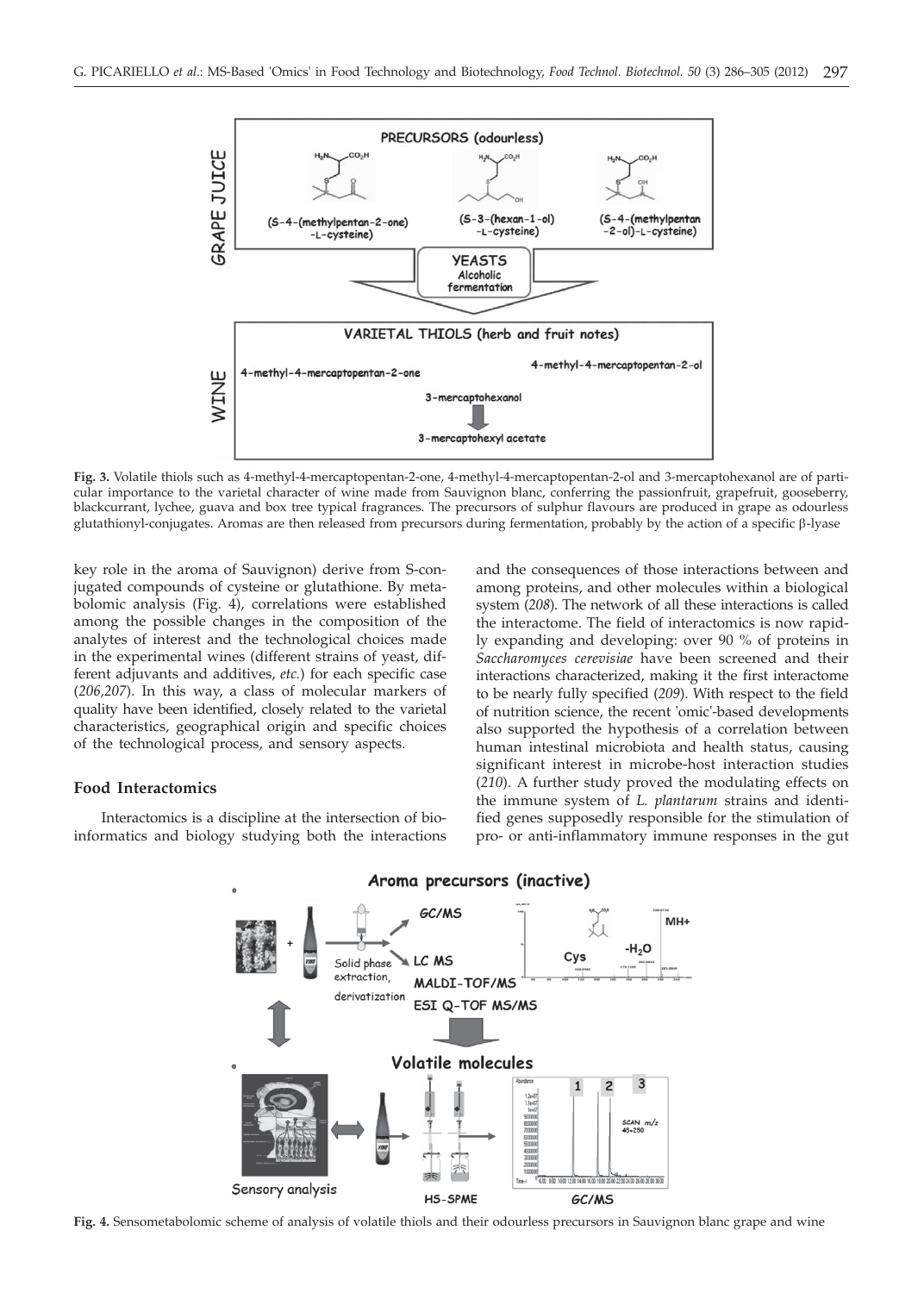(*211*). The characterization of the interaction mechanisms described for *Lactobacilli* and *Bifidobacteria* (*212*) shifted the traditional paradigm from analyzing pathogens to that involving commensal and probiotic bacteria.

Preliminary maps of human and bovine milk protein interactomes have been built up by using integrated *in silico* studies, multiple pathway and network analyses (*213*). As expected, most of the milk proteins were grouped under pathways/networks/ontologies referring to nutrient transport, lipid metabolism and immune system response, as well as novel functional families which included proteins involved in the induction of cellular proliferation processes.

With regard to the technological aspects, it is known that, because of their structural properties, proteins may establish either covalent or non-covalent interactions with other proteins or with different food components, including water, which results in changes in protein hydration, solubility, viscosity of solutions, film formation, gelling, and adsorption at the interface between aqueous and lipid phases. Over time, the integrated approach based on various 'omics' for food peptide and protein characterization, all of which rely on MS analysis, are accelerating the development of functional food products not limited to food industry. For example, the capacity of MS techniques to analyze supramolecular complexes is opening new scenarios in the understanding of the protein- -protein, protein-carbohydrate, and protein-lipid interactions, which in turn determine the rheological properties of complex matrices; this is the case, for example, of wheat dough and of its industrially designed non-conventional substitutes directed to intolerant patients, where transglutaminase-modified non-gluten proteins are being tested (*214*).

Many plant metabolites bind dietary proteins and gut enzymes in either reversible or non-reversible way. In food technology, polyphenols are involved in the formation of precipitates in beverages and in modifying rheo-

logical and organoleptic properties (*215*). These properties are largely due to the complex, noncovalent interactions established with food matrices, which therefore assume a great significance from the technological point of view. For instance, polyphenols are responsible for the astringency feel of many beverages and foods. This is thought to be caused by the interaction of condensed polyphenols, tannins, with basic salivary proline-rich proteins (PRPs). It is widely assumed that the molecular origin of astringency is the precipitation of PRPs following polyphenol binding and the consequent changes to the mucous layer in the mouth. The analysis of these interaction complexes has been made possible only very recently by the introduction of soft mass spectrometry ionization techniques such as ESI-MS and ion mobility MS (IMS) (*216*). The measurements following ESI in 'native' conditions have supported the use of IMS to explore conformational adaptability of intrinsically disordered proteins bound to their targets in complex mixtures. By these approaches, the interactions between a human PRP and a model of wine and tannin were characterized (*217*).

Protein interaction with phenols also determines the quality of barley in malting and brewing end-uses. In this regard, water-soluble barley proteins play a major role in the formation, stability, and texture of head foams. A cohort of 'omic'-based studies has recently been dedicated to the identification of haze- and foam-forming proteins and of their mechanism of action, with the aim of elucidating and controlling their occurrence during beer production and storage (*218,219*).

In these studies, the influence of barley malt protein modification on beer foam stability and their relationship with the barley dimeric  $\alpha$ -amylase inhibitor-I (BDAI--I) as a possible foam-promoting protein was investigated (*220*). 2-DE and MS were combined to highlight the barley proteins that resist the heating treatments during malting and brewing processes. The involvement of these proteins in the quality of beer foam can now be evaluated and technological improvements be adopted (*221*).



**Fig. 5.** Epigallocatechin/b-lactoglobulin (EGCG/BLG) non-covalent complexes in a mixture of bovine whey proteins and black tea analyzed by ESI-MS analysis under non-denaturing conditions. The two genetic variants of bovine milk BLG (A and B) originate from two series of molecular complexes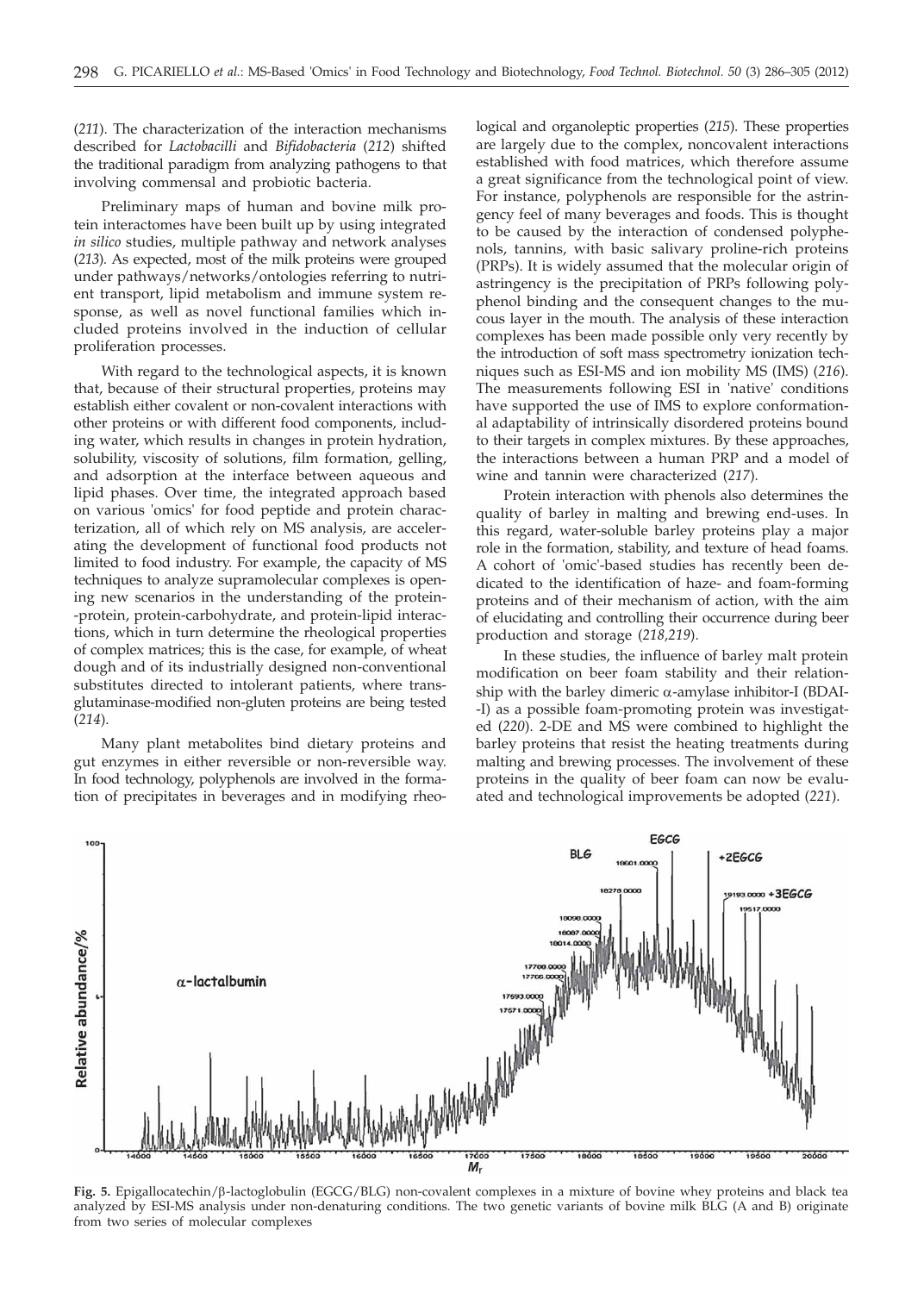From the nutritional point of view, the polyphenols in tea, coffee and cocoa are considered a source of bioactive components with important antioxidant and health- -promoting effects for consumers. In combination with milk or milk powders, these ingredients are used for preparation of breakfast food beverages, cocoa drinks, milk and chocolate bars. It is believed that in these products the nutritional value and bioavailability of polyphenols are lowered because they are sequestered by interaction with milk proteins. These statements may find a structural confirmation by using ESI-MS and IMS to detect weak protein complexes (*222*). In Fig. 5 the molecular aggregates formed by interaction between  $\beta$ -lactoglobulin (BLG) and tea polyphenols are analyzed by ESI-MS in native conditions. The ability of BLG to bind organic molecules noncovalently has recently been proved by applying the same approach to the identification of the endogenous ligands of this still enigmatic milk whey protein (*223*).

In a recent study the interactions between plant polyphenols with milk  $\beta$ -casein and their effects on the surface properties at the air/liquid interface have been monitored by combining rheological data with the information provided by ESI-MS and light scattering on the formation of noncovalent polyphenol-protein complexes (*224*). Covalent structural modifications in milk whey proteins induced by phenols have been characterized by MALDI-TOF-MS (*225*). This integrated approach could probably be used as a basic methodology in the future, also applying the novel IMS for the studies of supramolecular complexes (*216*) in order to evaluate the changes in food functional properties (odour binding, nutrient transport) induced by the formation of protein complexes, but also to use the binding protein of milk proteins such as  $\beta$ -casein or BLG to design new drug carriers for the pharmaceutical industry.

#### **Perspectives**

The 'omic' sciences are ideally positioned to be used in most areas of food science and technology and in nutrition research including food component analysis, food processing, food quality/authenticity assessment, food additives and contaminant analysis, or food consumption monitoring for intervention studies. The actual and potential contributions of the various 'omics' to food science are so extended that they are hard to be adequately highlighted. However, this impact is still limited by several factors: instrumental cost, technology, and software/ database availability. Costs either in terms of initial investments or managements still limit a wider diffusion of the newest generation MS and NMR instruments to research as well as industrial laboratories. In terms of technology, it appears that significant improvements need to be made to make target compound detection and quantification technology more robust, automated and comprehensive. In the case of food metabolomes and interactomes, while promising advances have already been made recently, current techniques are only capable of detecting perhaps a fraction of the relevant compounds or functional links. As a result, no food metabolome or interactome at present has been completely characterized yet. It is expected that the advances and future

developments of protein array technology, which will be largely driven by MS-derived structural information, will ensure more rapid and accurate assessment of food safety for the consumer. For all these reasons, employment of the novel MS techniques in food proteomics is expected to increase during the next years.

Updated and dedicated software and databases, similar to those already available for proteomes and peptidomes, with more reference spectral and chromatographic collections of metabolites, food components and phytochemicals need to be developed for food lipidome, glycome, and (senso)metabolome. While these accomplishments may take years to be achieved, hopefully the food science community will find a way to coordinate its activities to complete these efforts. Over time, the integrated approach based on various 'omics' for food characterization should accelerate the development of functional food products as well as increase the knowledge to develop novel foods and ingredients for various applications, not necessarily limited to food industry.

# **References**

- *1.* M. Kussmann, A. Panchaud, M. Affolter, Proteomics in nutrition: Status quo and outlook for biomarkers and bioactives, *J. Proteome Res*. *10* (2010) 4876–4887.
- *2.* Guidance Document of the Scientific Panel on Genetically Modified Organisms for the Risk Assessment of Genetically Modified Plants and Derived Food and Feed, European Food Safety Agency (EFSA), Parma, Italy (2006).
- *3.* V. García-Cañas, C. Simó, C. León, E. Ibáñez, A. Cifuentes, MS-based analytical methodologies to characterize genetically modified crops, *Mass Spectrom. Rev. 30* (2011) 396–416.
- *4.* M. Herrero, C. Simó, V. García-Cañas, E. Ibáñez, A. Cifuentes, Foodomics: MS-based strategies in modern food science and nutrition, *Mass Spectrom. Rev. 31* (2012) 49–69.
- *5.* B. Domon, R. Aebersold, Mass spectrometry and protein analysis, *Science, 312* (2006) 212–217.
- *6.* W.B. Dunn, Mass spectrometry in systems biology: An introduction, *Methods Enzymol. 500* (2011) 15–35.
- *7.* R. Aebersold, M. Mann, Mass spectrometry-based proteomics, *Nature, 422* (2003) 198–207.
- *8.* J.B. Fenn, M. Mann, C.K. Meng, S.F. Wong, C.M. Whitehouse, Electrospray ionization for the mass spectrometry of large biomolecules, *Science, 246* (1989) 64–71.
- *9.* M. Karas, F. Hillenkamp, Laser desorption ionization of proteins with molecular masses exceeding 10000 daltons, *Anal. Chem. 60* (1989) 2299–2301.
- *10.* J.R Yates III, Mass spectrometry and the age of the proteome, *J. Mass Spectrom. 33* (1998) 1–19.
- *11.* J.R. Yates III, C.I. Ruse, A. Nakorchevsky, Proteomics by mass spectrometry: Approaches, advances, and applications, *Annu. Rev. Biomed. Eng. 11* (2009) 49–79.
- *12.* L. Monteoliva, J.P. Albar, Differential proteomics: An overview of gel and non-gel based approaches, *Brief. Funct. Genomic. Proteomic. 3* (2004) 220–239.
- *13.* C.M. Delahunty, J.R. Yates III, MudPIT: Multidimensional protein identification technology, *Biotechniques, 43* (2007) 565–567.
- *14.* R.C. Dwivedi, V. Spicer, M. Harder, M. Antonovici, W. Ens, K.G. Standing *et al*., Practical implementation of 2D HPLC scheme with accurate peptide retention prediction in both dimensions for high-throughput bottom-up proteomics, *Anal. Chem. 80* (2008) 7036–7042.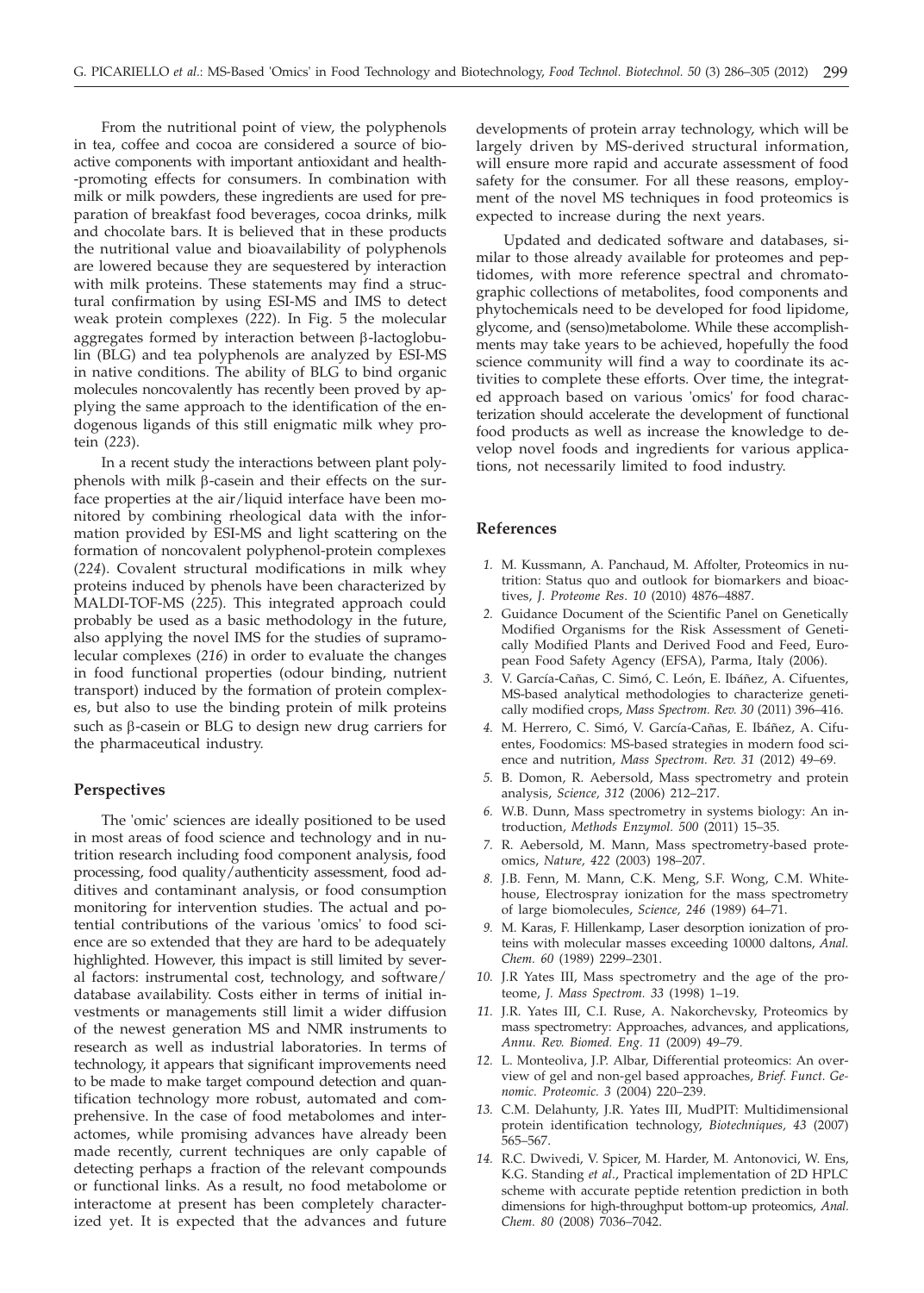- *15.* D.A. Wolters, M.P. Washburn, J.R. Yates III, An automated multidimensional protein identification technology for shotgun proteomics, *Anal. Chem. 73* (2001) 5683–5690.
- *16.* R. Emmett, R.M. Caprioli, Micro-electrospray mass spectrometry: Ultra-high-sensitivity analysis of peptides and proteins, *J. Am. Soc. Mass Spectrom. 5* (1994) 605–613.
- *17.* Y. Zhen, N. Xu, B. Richardson, R. Becklin, J.R. Savage, K. Blake, J.M. Peltier, Development of an LC-MALDI method for the analysis of protein complexes, *J. Am. Soc. Mass Spectrom. 15* (2004) 803–822.
- *18.* A. Armirotti, G. Damonte, Achievements and perspectives of top-down proteomics, *Proteomics, 10* (2010) 3566–3576.
- *19.* B.A. Garcia, What does the future hold for top down mass spectrometry?, *J. Am. Soc. Mass Spectrom. 21* (2010) 193– 202.
- *20.* X. Han, A. Aslanian, J.R. Yates III, Mass spectrometry for proteomics, *Curr. Opin. Chem. Biol. 12* (2008) 483–490.
- *21.* W. Cui, H.W. Rohrs, M.L. Gross, Top-down mass spectrometry: Recent developments, applications and perspectives, *Analyst, 139* (2011) 3854–3864.
- *22.* D.S. Wishart, Advances in metabolite identification, *Bioanalysis, 3* (2011) 1769–1782.
- *23.* T. Koal, H.P. Deigner, Challenges in mass spectrometry based targeted metabolomics, *Curr. Mol. Med. 10* (2010) 216–226.
- *24.* X. Lu, X. Zhao, C. Bai, C. Zhao, G. Lu, G. Xu, LC-MS- -based metabonomics analysis, *J. Chromatogr. B, 866* (2008) 64–76.
- *25.* E. Jakob, Z. Puhan, Technological properties of milk as influenced by genetic polymorphism of milk proteins – A review, *Int. Dairy J. 2* (1992) 157–178.
- *26.* P. Ferranti, A. Malorni, G. Nitti, P. Laezza, R. Pizzano, L. Chianese, F. Addeo, Primary structure of ovine as1-caseins: Localization of phosphorylation sites and characterization of genetic variants A, C and D, *J. Dairy Res. 62* (1995) 281–296.
- *27.* A. Pirisi, G. Piredda, C.M. Papoff, R. Di Salvo, S. Pintus, G. Garro *et al.*, Effects of sheep  $\alpha_{s1}$ -casein CC, CD and DD genotypes on milk composition and cheesemaking properties, *J. Dairy Res. 66* (1999) 409–419.
- *28.* L. Chianese, G. Garro, R. Mauriello, P. Laezza, P. Ferranti, F. Addeo, Occurrence of five  $\alpha_{s1}$ -casein variants in ovine milk, *J. Dairy Res. 63* (1996) 49–59.
- *29.* P. Ferranti, L. Chianese, A. Malorni, F. Migliaccio, V. Stingo, F. Addeo, The co-presence of deleted protein species generates the structural heterogeneity of ovine  $\alpha_{s1}$ -casein, *J*. *Agric. Food Chem. 46* (1998) 411–416.
- *30.* P. Ferranti, F. Addeo, L. Chianese, A. Malorni, C. Leroux, P. Martin, Differential splicing of pre-messenger RNA produces multipe forms of caprine  $\alpha_{s1}$ -casein, *Eur. J. Biochem. 249* (1997) 1–7.
- *31.* P. Ferranti, A. Scaloni, S. Caira, L. Chianese, A. Malorni, F. Addeo, The primary structure of the water buffalo  $\alpha_{s1}$ - and b-casein: Identification of phosphorylation sites and characterization of a novel β-casein variant, *J. Prot. Chem.* 17 (1998) 835–844.
- *32.* Y. Liao, R. Alvarado, B. Phinney, B. Lönnerdal, Proteomic characterization of human milk whey proteins during a twelve-month lactation period, *J. Proteome Res. 10* (2011) 1746–1754.
- *33.* G. Miranda, M.F. Mahé, C. Leroux, P. Martin, Proteomic tools to characterize the protein fraction of Equidae milk, *Proteomics, 4* (2004) 2496–509.
- *34.* L. Chianese, M.G. Calabrese, P. Ferranti, R. Mauriello, G. Garro, C. De Simone *et al*., Proteomic characterization of donkey milk 'caseome', *J. Chromatogr. A, 1217* (2010) 4834– 4840.
- *35.* V. Cunsolo, E. Cairone, D. Fontanini, A. Criscione, V. Muccilli, R. Saletti, S. Foti, Sequence determination of  $\alpha_{s1}$ -casein isoforms from donkey by mass spectrometric methods, *J. Mass Spectrom. 44* (2009) 1742–1753.
- *36.* G. Mamone, S. Caira, G. Garro, A. Nicolai, P. Ferranti, G. Picariello *et al*., Casein phosphoproteome: Identification of phosphoproteins by combined mass spectrometry and two- -dimensional gel electrophoresis, *Electrophoresis, 24* (2003) 2824–2837.
- *37.* G. Mamone, G. Picariello, P. Ferranti, F. Addeo, Hydroxyapatite affinity chromatography for the highly selective enrichment of mono- and multi-phosphorylated peptides in phosphoproteome analysis, *Proteomics, 10* (2010) 380–393.
- *38.* M.W. Duncan, R. Aebersold, R.M. Caprioli, The pros and cons of peptide-centric proteomics, *Nat. Biotechnol. 28* (2010) 659–664.
- *39.* G. Picariello, P. Ferranti, S. Caira, O. Fierro, L. Chianese, F. Addeo, Fast screening and quantitative evaluation of internally deleted goat  $\alpha_{s1}$ -casein variants by mass spectrometric detection of the signature peptides, *Rapid Commun. Mass Spectrom. 23* (2009) 775–787.
- *40.* D. Lafiandra, S. Masci, R. D'Ovidio, T. Turchetta, B. Margiotta, F. Mac Ritchie: Structural Differences in Allelic Glutenin Subunits of High and Low *M*<sup>r</sup> and Their Relationships with Flour Technological Properties. In: *Wheat Structure: Biochemistry and Functionality*, J.P. Schofield (Ed.), The Royal Society of Chemistry, Cambridge, UK (1995) pp. 117–127.
- *41.* Y.Q. Gu, C. Crossman, X. Kong, M. Luo, F.M. You, D. Coleman-Derr *et al.*, Genomic organization of the complex a-gliadin gene loci in wheat, *Theor. Appl. Genet. 109* (2004) 648–657.
- *42.* G. Mamone, P. Ferranti, L. Chianese, L. Scafuri, F. Addeo, Qualitative and quantitative analysis of wheat gluten proteins by liquid chromatography and electrospray mass spectrometry, *Rapid Commun. Mass Spectrom. 14* (2000) 897–904.
- *43.* J. Chen, P. Lan, A. Tarr, Y.M. Yan, M. Francki, R. Appels, W. Ma, Matrix-assisted laser desorption/ionization time-of- -flight based wheat gliadin protein peaks are useful molecular markers for wheat genetic study, *Rapid Commun. Mass Spectrom. 21* (2007) 2913–2917.
- *44.* Y. Qian, K. Preston, O. Krokhin, J. Mellish, W. Ens, Characterization of wheat gluten proteins by HPLC and MALDI TOF mass spectrometry, *J. Am. Soc. Mass Spectrom. 19* (2008) 1542–1550.
- *45.* G. Mamone, F. Addeo, L. Chianese, A. Di Luccia, A. De Martino, A. Nappo *et al*., Characterization of wheat gliadin proteins by combined two-dimensional gel electrophoresis and tandem mass spectrometry, *Proteomics, 5* (2005) 2859–2865.
- *46.* P. Ferrante, S. Masci, R. D'Ovidio, D. Lafiandra, C. Volpi, B. Mattei, A proteomic approach to verify *in vivo* expression of a novel  $\gamma$ -gliadin containing an extra cysteine residue, *Proteomics, 6* (2006) 1908–1914.
- *47.* F.M. Dupont, W.H. Vensel, C.K. Tanaka, W.J. Hurkman, S.B. Altenbach, Deciphering the complexities of the wheat flour proteome using quantitative two-dimensional electrophoresis, three proteases and tandem mass spectrometry, *Proteome Sci. 11* (2011) 9–10.
- *48.* G. Mamone, S. De Caro, A. Di Luccia, F. Addeo, P. Ferranti, Proteomic-based analytical approach for the characterization of glutenin subunits in durum wheat, *J. Mass Spectrom. 44* (2009) 1709–1723.
- *49.* K.A. Tilley, Detection of O-glycosidically linked mannose within the structure of a highly purified glutenin subunit isolated from chinese spring wheat, *Cereal Chem. 74* (1997) 371–374.
- *50.* A.M. Facchiano, G. Colonna, E. Chiosi, G. Illiano, A. Spina, D. Lafiandra, F. Buonocore, *In vitro* phosphorylation of high molecular weight glutenin subunits from wheat endosperm, *Plant Physiol. Biochem. 37* (1999) 931–938.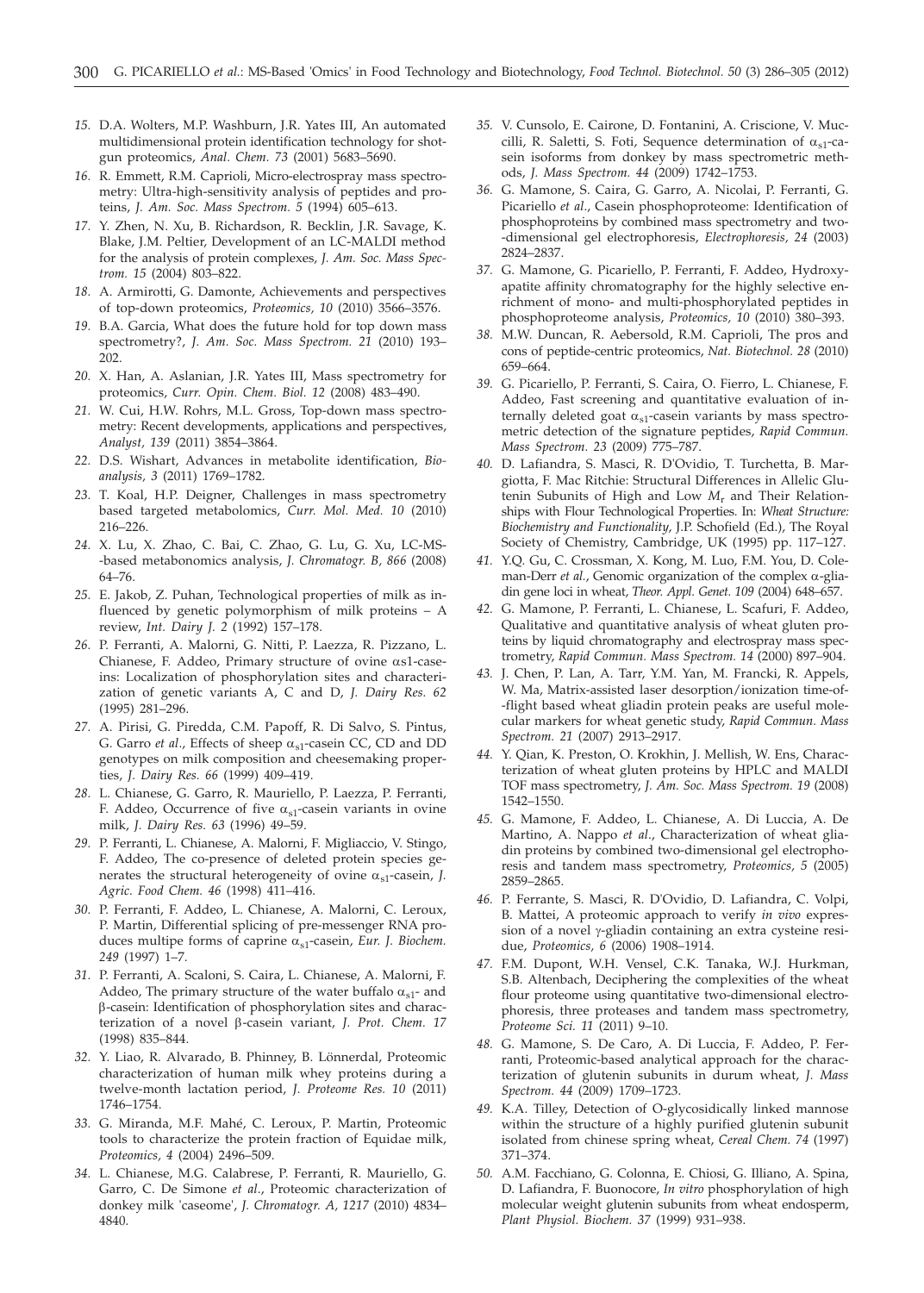- *51.* S. De Caro, P. Ferranti, F. Addeo, G. Mamone, Isolation and characterization of avenin-like protein type-B from durum wheat, *J. Cereal Sci. 52* (2010) 426–431.
- *52.* P.A. Guy, F. Fenaille, Contribution of mass spectrometry to assess quality of milk-based products, *Mass Spectrom. Rev. 25* (2006) 290–326.
- *53.* R. Angeletti, A.M. Gioacchini, R. Seraglia, R. Piro, P. Traldi, The potential of matrix-assisted laser desorption/ionization mass spectrometry in the quality control of water buffalo mozzarella cheese, *J. Mass Spectrom. 33* (1998) 525– 531.
- *54.* R. Cozzolino, S. Passalacqua, S. Salemi, P. Malvagna, E. Spina, D. Garozzo, Identification of adulteration in milk by matrix-assisted laser desorption/ionization time-of-flight mass spectrometry, *J. Mass Spectrom. 36* (2002) 1031–1037.
- *55.* M. Cuollo, S. Caira, O. Fierro, G. Pinto, G. Picariello, F. Addeo, Toward milk speciation through the monitoring of casein proteotypic peptides, *Rapid Commun. Mass Spectrom. 24* (2010) 1687–1696.
- *56.* R.F. Hurrell, P.A. Finot, Food processing and storage as a determinant of protein and amino acid availability, *Experientia* (Suppl.), *44* (1983) 135–156.
- *57.* K.A. Tilley, R.E. Benjamin, K.E. Bagorogoza, B.M. Okot- -Kotber, O. Prakash, H. Kwen, Tyrosine cross-links: Molecular basis of gluten structure and function, *J. Agric. Food Chem. 49* (2001) 2627–2632.
- *58.* D. Weber, C. Cleroux, S.B. Godenfroy, Emerging analytical methods to determine gluten markers in processed foods – Method development in support of standard setting, *Anal. Biochem. Chem. 395* (2009) 111–117.
- *59.* A. Rodriguez-Mateos, S.J. Millar, D.G. Bhandari, R.A. Frazier, Formation of dityrosine cross-links during breadmaking, *J. Agric. Food Chem. 54* (2006) 2761–2766.
- *60.* A. Hernando, I. Valdes, E. Mendez, New strategy for the determination of gliadins in maize- or rice-based foods matrix-assisted laser desorption/ionization time-of-flight mass spectrometry: Fractionation of gliadins from maize or rice prolamins by acidic treatment, *J. Mass Spectrom. 38* (2003) 862–871.
- *61.* N. Higaki-Sato, K. Sato, Y. Esumi, T. Okumura, H. Yoshikawa, C. Tanaka-Kuwajima *et al*., Isolation and identification of indigestible pyroglutamyl peptides in an enzymatic hydrolysate of wheat gluten prepared on an industrial scale, *J. Agric. Food Chem. 51* (2003) 8–13.
- *62.* J.B. Turner, G.V. Garner, D.B. Gordon, S.J. Brookes, C.A. Smith, Are a-gliadins glycosylated?, *Protein Pept. Lett. 9* (2002) 23–29.
- *63.* M.G. Calabrese, G. Mamone, S. Caira, P. Ferranti, F. Addeo, Quantitation of lysinoalanine in dairy products by liquid chromatography–mass spectrometry with selective ion monitoring, *Food Chem. 116* (2009) 799–805.
- *64.* W.J. Peumans, E.J.M. Van Damme, Prevalence, biological activity and genetic manipulation of lectins in foods, *Trends Food Sci. Technol. 7* (1996) 132–138.
- *65.* D.L. Freed, Do dietary lectins cause disease?, *Br. Med. J. 318* (1999) 1023–1025.
- *66.* A. Nasi, G. Picariello, P. Ferranti, Proteomic approaches to study structure, functions and toxicity of legume seeds lectins. Perspectives for the assessment of food quality and safety, *J. Proteomics, 72* (2009) 527–538.
- *67.* R. Di Pasqua, G. Mamone, P. Ferranti, D. Ercolini, G. Mauriello, Changes in the proteome of *Salmonella enterica* serovar Thompson as stress adaptation to sublethal concentrations of thymol, *Proteomics, 10* (2010) 1040–1049.
- *68.* G. Pocsfàlvi, G. Cacace, M. Cuccurullo, G. Serluca, A. Sorrentino, G. Schlosser *et al*., Proteomic analysis of exoproteins expressed by enterotoxigenic *Staphylococcus aureus* strains, *Proteomics, 8* (2008) 2462–2476.
- *69.* G. Pocsfalvi, G. Schlosser, Detection of bacterial protein toxins by solid phase magnetic immunocapture and mass spectrometry, *Methods Mol. Biol. 739* (2011) 3–12.
- *70.* F. Addeo, L. Chianese, R. Sacchi, S. Spagna-Musso, P. Ferranti, A. Malorni, Characterization of the oligopeptides of Parmigiano–Reggiano cheese soluble in 120 g trichloroacetic acid/l, *J. Dairy Res. 61* (1994) 365–374.
- *71.* F. Addeo, L. Chianese, A. Salzano, R. Sacchi, U. Cappuccio, P. Ferranti *et al*., Characterization of the 12% trichloroacetic acid-insoluble oligopeptides of Parmigiano-Reggiano cheese, *J. Dairy Res. 59* (1992) 401–411.
- *72.* V. Gagnaire, D. Mollé, M. Herrouin, J. Léonil, Peptides identified during Emmental cheese ripening: Origin and proteolytic systems involved, *J. Agric. Food Chem. 49* (2001) 4402–4413.
- *73.* A.M. Gouldsworthy, J. Leaver, J.M. Banks, Application of a mass spectrometry sequencing technique for identifying peptides present in Cheddar cheese, *Int. Dairy J. 6* (1996) 781–790.
- *74.* A. Pirisi, G. Pinna, M. Addis, G. Piredda, R. Mauriello, S. De Pascale, Relationship between the enzymatic composition of lamb rennet paste and proteolytic, lipolytic pattern and texture of PDO Fiore Sardo ovine cheese, *Int. Dairy J. 17* (2007) 143–156.
- *75.* P. Piraino, V.K. Upadhyay, R. Rossano, P. Riccio, E. Parente, A.L. Kelly, P.L.H. McSweeney, Use of mass spectrometry to characterize proteolysis in cheese, *Food Chem. 101* (2007) 964–972.
- *76.* P. Ferranti, M.V. Traisci, G. Picariello, A. Nasi, V. Boschi, M. Siervo *et al*., Casein proteolysis in human milk: Tracing the pattern of casein breakdown and the formation of potential bioactive peptides, *J. Dairy Res. 71* (2004) 74–87.
- *77.* L. Lemieux, R.E. Simard, Bitter flavour in dairy products. II. A review of bitter peptides fromm caseins: Their formation, isolation and identification, structure masking and inhibition, *Lait, 72* (1992) 335–382.
- *78.* R.J. FitzGerald, G. O'Cuinn, Enzymatic debittering of food protein hydrolysates, *Biotechnol. Adv. 24* (2006) 234–237.
- *79.* A. Somma, P. Ferranti, F. Addeo, R. Mauriello, L. Chianese, Peptidomic approach based on combined capillary isoelectric focusing and mass spectrometry for the characterization of the plasmin primary products from bovine and water buffalo b-casein, *J. Chromatogr. A, 1192* (2008) 294–300.
- *80.* A. Di Luccia, G. Picariello, A. Trani, G. Alviti, P. Loizzo, M. Faccia, F. Addeo, Occurrence of b-casein fragments in cold-stored and curdled river buffalo (*Bubalus bubalis* L.) milk, *J. Dairy Sci. 92* (2004) 1319–1329.
- *81.* C. Bauchart, C. Chambon, P.P. Mirand, I. Savary-Auzeloux, D. Remond, M. Morzel, Peptides in rainbow trout (*Oncorhynchus mykiss*) muscle subjected to ice storage and cooking, *Food Chem. 100* (2007) 1566–1572.
- *82.* L. Mora, M.L. Valero, M.M. Sánchez Del Pino, M.A. Sentandreu, F. Toldrá, Small peptides released from muscle glycolytic enzymes during dry-cured ham processing, *J. Proteomics, 74* (2011) 442–450.
- *83.* L. Mora, M.A. Sentandreu, P.D. Fraser, F. Toldrá, P.M. Bramley, Oligopeptides arising from the degradation of creatine kinase in Spanish dry-cured ham, *J. Agric. Food Chem. 57* (2009) 8982–8988.
- *84.* L. Mora, M.A. Sentandreu, F. Toldrá, Intense degradation of myosin light chain isoforms in Spanish dry-cured ham, *J. Agric. Food Chem. 59* (2011) 3884–3892.
- *85.* A.D. Luccia, G. Picariello, G. Cacace, A. Scaloni, M. Faccia, V. Liuzzi *et al*., Proteomic analysis of water soluble and myofibrillar protein changes occurring in dry-cured hams, *Meat Sci. 69* (2005) 479–491.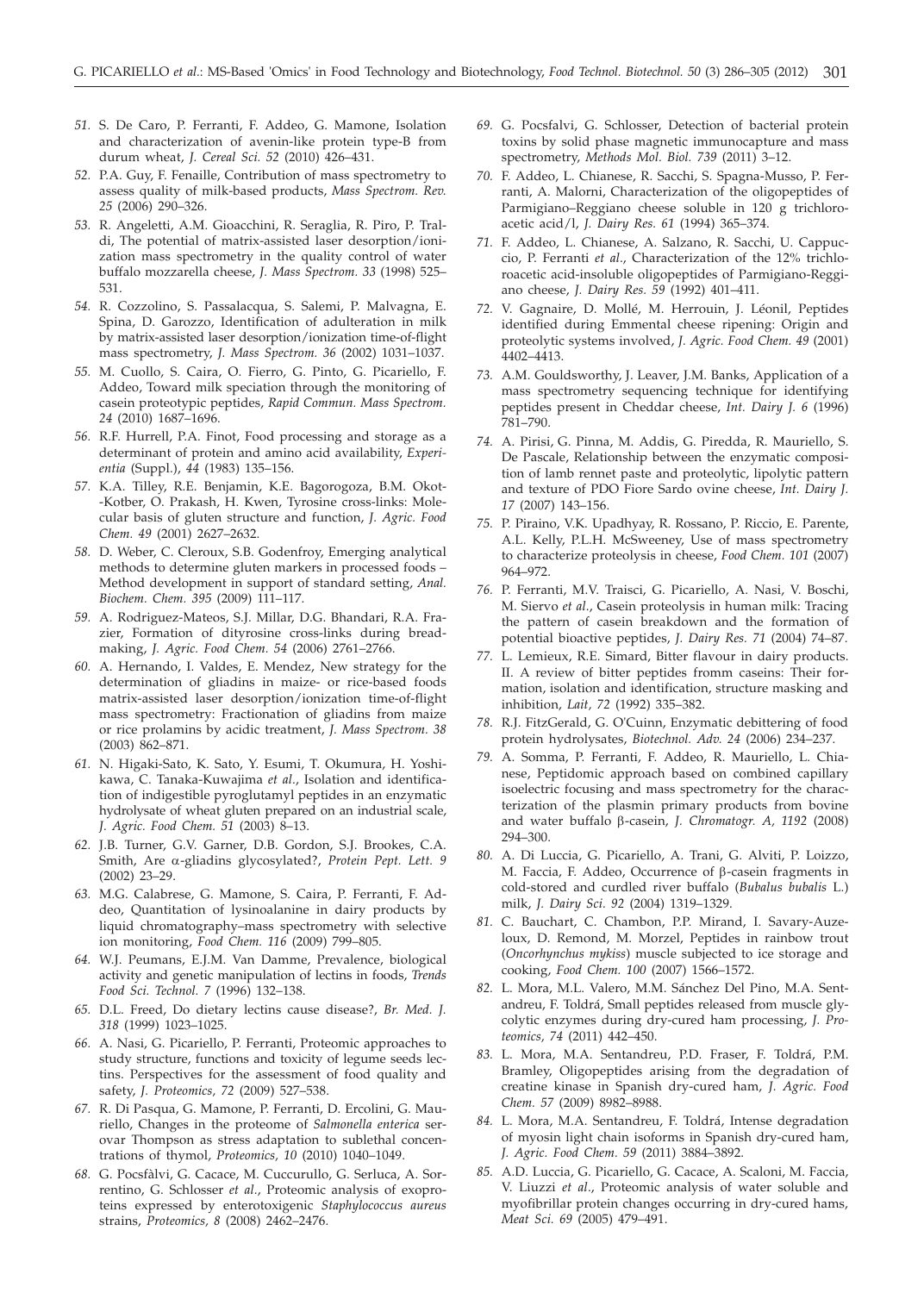- *86.* M.A. Sentandreu, M. Armenteros, J.J. Calvete, A. Ouali, M.C. Aristoy, F. Toldrá, Proteomic identification of actin- -derived oligopeptides in dry-cured ham, *J. Agric. Food Chem. 55* (2007) 3613–3619.
- *87.* G. Picariello, A. De Martino, G. Mamone, P. Ferranti, F. Addeo, M. Faccia *et al*., Proteomic study of muscle sarcoplasmic proteins using AUT-PAGE/SDS-PAGE as two-dimensional gel electrophoresis, *J. Chromatogr. B, 833* (2006) 101–108.
- *88.* M.A. Sentandreu, E. Sentandreu, Peptide biomarkers as a way to determine meat authenticity, *Meat Sci. 89* (2011) 280–285.
- *89.* K. Arihara: Functional Properties of Bioactive Peptides Derived from Meat Proteins. In: *Advanced Technologies for Meat Processing*, L.M.L. Nollet, F. Toldrà (Eds.), CRC Press, Boca Raton, FL, USA (2006) pp. 245–273.
- *90.* M. Paul, G.A. Somkuti, Degradation of milk-based bioactive peptides by yogurt fermentation bacteria, *Lett. Appl. Microbiol. 49* (2009) 345–350.
- *91.* F. Shahidi, Y. Zhong, Bioactive peptides, *J. AOAC, 91* (2008) 914–931.
- *92.* S. Català-Clariana, F. Benavente, E. Giménez, J. Barbosa, V. Sanz-Nebot, Identification of bioactive peptides in hypoallergenic infant milk formulas by capillary electrophoresis- -mass spectrometry, *Anal. Chim. Acta, 68* (2010) 119–125.
- *93.* G. Picariello, P. Ferranti, O. Fierro, G. Mamone, S. Caira, A. Di Luccia *et al*., Peptides surviving the simulated gastrointestinal digestion of milk proteins: Biological and toxicological implications, *J. Chromatogr. B, 878* (2010) 295–308.
- *94.* E. Miquel, J.A. Gómez, A. Alegría, R. Barberá, R. Farré, I. Recio, Identification of casein phosphopeptides released after simulated digestion of milk-based infant formulas, *J. Agric. Food Chem. 53* (2005) 3426–3433.
- *95.* E. Miquel, A. Alegría, R. Barberá, R. Farré, Casein phosphopeptides released by simulated gastrointestinal digestion of infant formulas and their potential role in mineral binding, *Int. Dairy J. 16* (2006) 992–1000.
- *96.* G. Mamone, P. Ferranti, M. Rossi, P. Roepstorff, O. Fierro, A. Malorni, F. Addeo, Identification of a peptide from  $\alpha$ -gliadin resistant to digestive enzymes: Implications for celiac disease, *J. Chromatogr. B, 855* (2007) 236–241.
- *97.* G. Picariello, G. Mamone, F. Addeo, P. Ferranti, The frontiers of mass spectrometry-based techniques in food allergenomics, *J. Chromatogr. A, 1218* (2011) 7386–7398.
- *98.* G. Mamone, G. Picariello, F. Addeo, P. Ferranti, Proteomic analysis in allergy and intolerance to wheat products, *Expert Rev. Proteomics, 8* (2011) 95–115.
- *99.* T.H. Varzakas, I.S. Arvanitoyannis: Functional Bioactive Dairy Ingredients. In: *Development and Manufacture of Yogurt and Other Functional Dairy Products*, F. Yildiz (Ed.), Taylor and Francis, Oxford, UK (2010) pp. 197–227.
- *100.* G. Picariello, F. Bonomi, S. Iametti, P. Rasmussen, C. Pepe, S. Lilla, P. Ferranti, Proteomic and peptidomic characterisation of beer: Immunological and technological implications, *Food Chem. 124* (2011) 1718–1726.
- *101.* M.L. Colgrave, H. Goswami, C.A. Howitt, G.J. Tanner, What is in a beer? Proteomic characterization and relative quantification of hordein (gluten) in beer, *J. Proteome Res. 11* (2012) 386–396.
- *102.* K. Schmelzer, E. Fahy, S. Subramaniam, E.A. Dennis, The lipid maps initiative in lipidomics, *Methods Enzymol. 432* (2007) 171–183.
- *103.* J. Willmann, D. Leibfritz, H. Thiele, Hyphenated tools for phospholipidomics, *J. Biomol. Tech. 19* (2008) 211–216.
- *104.* A.H. Merrill Jr., M.C. Sullards, J.C. Allegood, S. Kelly, E. Wang, Sphingolipidomics: High-throughput, structure-specific, and quantitative analysis of sphingolipids by liquid chromatography tandem mass spectrometry, *Methods, 36* (2005) 207–224.
- *105.* A.H. Merrill Jr., Sphingolipid and glycosphingolipid metabolic pathways in the era of sphingolipidomics, *Chem. Rev. 111* (2011) 6387–6422.
- *106.* C.A. Haynes, J.C. Allegood, H. Park, M.C. Sullards, Sphingolipidomics: Methods for the comprehensive analysis of sphingolipids, *J. Chromatogr. B, 877* (2009) 2696–2708.
- *107.* W.J. Griffiths, Y. Wang, The importance of steroidomics in the study of neurodegenerative disease and ageing, *Comb. Chem. High Throughput Screen. 12* (2009) 212–228.
- *108.* T. Bisogno, F. Piscitelli, V. Di Marzo, Lipidomic methodologies applicable to the study of endocannabinoids and related compounds: Endocannabinoidomics, *Eur. J. Lipid Sci. Technol. 111* (2009) 53–63.
- *109.* W.C. Byrdwell, Atmospheric pressure chemical ionization mass spectrometry for analysis of lipids, *Lipids, 36* (2001) 327–346.
- *110.* M. Pulfer, R.C. Murphy, Electrospray mass spectrometry of phospholipids, *Mass Spectrom. Rev. 22* (2003) 332–364.
- *111.* K.L. Duffin, J.D. Henion, J.J. Shieh, Electrospray and tandem mass spectrometric characterization of acylglycerol mixtures that are dissolved in nonpolar solvents, *Anal. Chem. 63* (1991) 1781–1788.
- *112.* S.J. Blanksby, T.W. Mitchell, Advances in mass spectrometry for lipidomics, *Annu. Rev. Anal. Chem. 3* (2010) 433–465.
- *113.* R.C. Murphy, P.H. Axelesen, Mass spectrometric analysis of long-chain lipids, *Mass Spectrom. Rev. 30* (2011) 579–599.
- *114.* W. Hou, H. Zhou, F. Elisma, S.A.L. Bennett, D. Figeys, Technological developments in lipidomics, *Brief. Funct. Genomic. Proteomic. 7* (2008) 395–409.
- *115.* L. Fauconnot, J. Hau, J.M. Aeschlimann, L.B. Fay, F. Dionisi, Quantitative analysis of triacylglycerol regioisomers in fats and oils using reversed-phase high-performance liquid chromatography and atmospheric pressure chemical ionization mass spectrometry, *Rapid Commun. Mass Spectrom. 18* (2004) 218–224.
- *116.* Z. Wu, R.P. Rodgers, A.G. Marshall, Characterization of vegetable oils: Detailed compositional fingerprints derived from electrospray ionization fourier transform ion cyclotron resonance mass spectrometry, *J. Agric. Food Chem. 52* (2004) 5322–5328.
- *117.* R.R. Catharino, R. Haddad, L.G. Cabrini, I.B. Cunha, A.C. Sawaya, M.N. Eberlin, Characterization of vegetable oils by electrospray ionization mass spectrometry fingerprinting: classification, quality, adulteration, and aging, *Anal. Chem. 77* (2005) 7429–7433.
- *118.* M. Fasciotti, A.D. Pereira Netto, Optimization and application of methods of triacylglycerol evaluation for characterization of olive oil adulteration by soybean oil with HPLC-APCI-MS-MS, *Talanta, 81* (2010) 1116–1125.
- *119.* H. Leskinen, J.P. Suomela, H.Kallio, Quantification of triacylglycerol regioisomers in oils and fat using different mass spectrometric and liquid chromatographic methods, *Rapid Commun. Mass Spectrom. 21* (2007) 2361–2373.
- *120.* H.M. Leskinen, J.P. Suomela, H.P. Kallio, Quantification of triacylglycerol regioisomers by ultra-high-performance liquid chromatography and ammonia negative ion atmospheric pressure chemical ionization tandem mass spectrometry, *Rapid Commun. Mass Spectrom. 24* (2010) 1–5.
- *121.* G. Stübiger, E. Pittenauer, G. Allmaier, Characterisation of castor oil by on-line and off-line non-aqueous reverse-phase high-performance liquid chromatography-mass spectrometry (APCI and UV/MALDI), *Phytochem. Anal. 14* (2003) 337–346.
- *122.* C. Loutelier-Bourhis, O. Zovi, L. Lecamp, C. Bunel, C.M. Lange, Contribution of two approaches using electrospray ionization with multi-stage mass spectrometry for the characterization of linseed oil, *Rapid Commun. Mass Spectrom. 23* (2009) 3743–3752.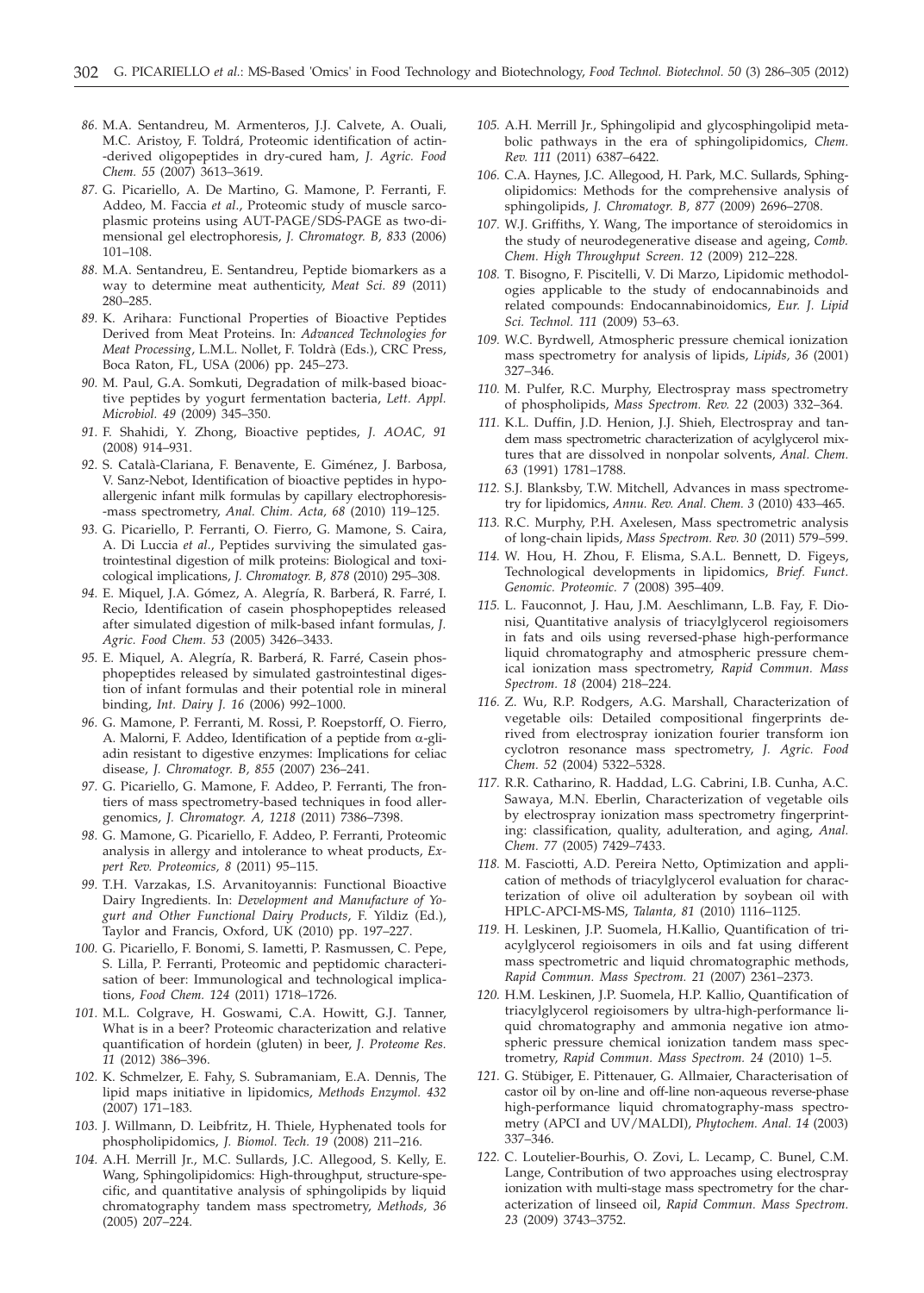- *123.* Y. Zeng, P. Araujo, Z.Y. Du, T.T. Nguyen, L. Frøyland, B. Grung, Elucidation of triacylglycerols in cod liver oil by liquid chromatography electrospray tandem ion-trap mass spectrometry, *Talanta, 82* (2010) 1261–1270.
- *124.* Y.X. Zeng, P. Araujo, B. Grung, L. Zhang, Evaluation of different fingerprinting strategies for differentiating marine oils by liquid chromatography ion-trap mass spectrometry and chemometrics, *Analyst, 136* (2011) 1507–1514.
- *125.* N. Bartke, A. Fischbeck, H.U. Humpf, Analysis of sphingolipids in potatoes (*Solanum tuberosum* L.) and sweet potatoes (*Ipomoea batatas* (L.) Lam.) by reversed phase high-performance liquid chromatography electrospray ionization tandem mass spectrometry (HPLC-ESI-MS/MS), *Mol. Nutr. Food Res. 50* (2006) 1201–1211.
- *126.* A. Fischbeck, M. Krüger, N. Blaas, H.U. Humpf, Analysis of sphingomyelin in meat based on hydrophilic interaction liquid chromatography coupled to electrospray ionization- -tandem mass spectrometry (HILIC-HPLC-ESI-MS/MS), *J. Agric. Food Chem. 57* (2009) 9469–9474.
- *127.* N. Blaas, C. Schüürmann, N. Bartke, B. Stahl, H.U. Humpf, Structural profiling and quantification of sphingomyelin in human breast milk by HPLC-MS/MS, *J. Agric. Food Chem. 59* (2011) 6018–6024.
- *128.* M.C. Sullards, Analysis of sphingomyelin, glucosylceramide, ceramide, sphingosine, and sphingosine 1-phosphate by tandem mass spectrometry, *Methods Enzymol. 312* (2000) 32– 45.
- *129.* B. Fuchs, J. Schiller, Application of MALDI-TOF mass spectrometry in lipidomics, *Eur. J. Lipid Sci. Technol. 111* (2009) 83–98.
- *130.* K. Teuber, J. Schiller, B. Fuchs, M. Karas, T.W. Jaskolla, Significant sensitivity improvements by matrix optimization: A MALDI-TOF mass spectrometric study of lipids from hen egg yolk, *Chem. Phys. Lipids, 163* (2010) 552–560.
- *131.* G. Picariello, R. Sacchi, F. Addeo, One-step characterization of triacylglycerols from animal fat by MALDI-TOF MS, *Eur. J. Lipid Sci. Technol. 109* (2007) 511–524.
- *132.* J.O. Lay Jr., R. Liyanage, B. Durham, J. Brooks, Rapid characterization of edible oils by direct matrix-assisted laser desorption/ionization time-of-flight mass spectrometry analysis using triacylglycerols, *Rapid Commun. Mass Spectrom. 20* (2006) 952–958.
- *133.* B.P. Chapagain, Z. Wiesman, MALDI-TOF/MS fingerprinting of triacylglycerols (TAGs) in olive oils produced in the Israeli Negev desert, *J. Agric. Food Chem. 57* (2009) 1135– 1142.
- *134.* G. Picariello, A. Paduano, R. Sacchi, F. Addeo, MALDI- -TOF mass spectrometry profiling of polar and nonpolar fractions in heated vegetable oils, *J. Agric. Food Chem. 57* (2009) 5391–400.
- *135.* E. Pittenauer, G. Allmaier, The renaissance of high-energy CID for structural elucidation of complex lipids: MALDI- -TOF/RTOF-MS of alkali cationized triacylglycerols, *J. Am. Soc. Mass Spectrom. 20* (2009) 1037–1047.
- *136.* W.C. Byrdwell, W.E. Neff, Electrospray ionization MS of high M.W. TAG oligomers, *J. Am. Oil Chem. Soc. 81* (2004) 13–26.
- *137.* W.C. Byrdwell, W.E. Neff, Dual parallel electrospray ionization and atmospheric pressure chemical ionization mass spectrometry (MS), MS/MS and MS/MS/MS for the analysis of triacylglycerols and triacylglycerol oxidation products, *Rapid Commun. Mass Spectrom. 16* (2002) 300–319.
- *138.* F. Guyon, Ch. Absalon, A. Eloy, M.H. Salagoity, M. Esclapez, B. Medina, Comparative study of matrix-assisted laser desorption/ ionization and gas chromatography for quantitative determination of cocoa butter and cocoa butter equivalent triacylglycerol composition, *Rapid Commun. Mass Spectrom. 17* (2003) 2317–2322.
- *139.* G. Picariello, R. Romano, F. Addeo, Nitrocellulose film substrate minimizes fragmentation in matrix-assisted laser desorption ionization time-of-flight mass spectrometry analysis of triacylglycerols, *Anal. Chem. 82* (2010) 5783–5791.
- *140.* F.O. Ayorinde, K. Garvin, K. Saeed, Determination of the fatty acid composition of saponified vegetable oils using matrix-assisted laser desorption/ionization time-of-flight mass spectrometry, *Rapid Commun. Mass Spectrom. 14* (2000) 608–615.
- *141.* J. Schiller, R. Suss, B. Fuchs, M. Muller, O. Zschornig, K. Arnold, MALDI-TOF MS in lipidomics, *Front. Biosci. 12* (2007) 2568–2579.
- *142.* B. Fuchs, R. Süss, J. Schiller, An update of MALDI-TOF mass spectrometry in lipid research, *Progr. Lipid Res. 49* (2010) 450–475.
- *143.* M.C. Thomas, T.W. Mitchell, S.J. Blanksby, On line ozonolysis methods for the determination of double bond position in unsaturated lipids, *Methods Mol. Biol. 579* (2009) 413–441.
- *144.* D. Gastaldi, C. Medana, V. Giancotti, R. Aigotti, F. Dal Bello, C. Baiocchi, HPLC-APCI analysis of triacylglycerols in milk fat from different source, *Eur. J. Lipid Sci. Technol. 113* (2011) 197–207.
- *145.* L.C. Herrera, M.A. Potvin, J.E. Melanson, Quantitative analysis of positional isomers of triacylglycerols via electrospray ionization tandem mass spectrometry of sodiated adducts, *Rapid Commun. Mass Spectrom. 24* (2010) 2745–2752.
- *146.* R. Sacchi, I. Medina, S.P. Aubourg, I. Giudicianni, L. Paolillo, F. Addeo, Quantitative high-resolution C-13 NMR analysis of lipids extracted from the white muscle of Atlantic tuna (*Thunnus alalunga*), *J. Agric. Food Chem. 41* (1993) 1247–1253.
- *147.* G. Andreotti, R. Lamanna, E. Trivellone, A. Motta, 13C- -NMR spectra of TAG: An easy way to distinguish milks from different animal species, *J. Am. Oil Chem. Soc. 79* (2002) 123–127.
- *148.* R.B. Van Breemen, Electrospray liquid chromatography mass spectrometry of carotenoids, *Anal. Chem. 67* (1995) 2004–2009.
- *149.* L. Lucin, M. Pellizzoni, C. Baffi, G.P. Molinari, Rapid determination of lycopene and  $\beta$ -carotene in tomato by liquid chromatography/electrospray tandem mass spectrometry, *J. Sci. Food Agric. 92* (2011) 1297–1303.
- *150.* P. Crupi, R.A. Milella, D. Antonacci, Simultaneous HPLC- -DAD-MS (ESI+) determination of structural and geometrical isomers of carotenoids in mature grapes, *J. Mass Spectrom. 45* (2010) 971–980.
- *151.* L. Vanhaecke, J. Vanden Bussche, K. Wille, K. Bekaert, H.F. De Brabander, Ultra-high performance liquid chromatography-tandem mass spectrometry in high-throughput confirmation and quantification of 34 anabolic steroids in bovine muscle, *Anal. Chim. Acta, 700* (2011) 70–77.
- *152.* W.C. Byrdwell, J. Devries, J. Exler, J.M. Harnly, J.M. Holden, M.F. Holick *et al*., Analyzing vitamin D in foods and supplements: Methodologic challenges, *Am. J. Clin. Nutr.* (Suppl.), *88* (2008) 554–557.
- *153.* W.C. Byrdwell, Comparison of analysis of vitamin D3 in foods using ultraviolet and mass spectrometric detection, *J. Agric. Food Chem. 25* (2009) 2135–2146.
- *154.* M. Kaufman, Z. Wiesman, Pomegranate oil analysis with emphasis on MALDI-TOF/MS triacylglycerol fingerprinting, *J. Agric. Food Chem. 55* (2007) 10405–10413.
- *155.* M. Amigo-Benavent, V.I. Athanasopoulos, P. Ferranti, M. Villamiel, M. Dolores del Castillo, Carbohydrate moieties on the *in vitro* immunoreactivity of soy b-conglycinin, *Food Res. Int. 42* (2009) 819–825.
- *156.* K. Fötisch, S. Vieths, N- and O-linked oligosaccharides of allergenic glycoproteins, *Glycoconj. J. 18* (2001) 373–383.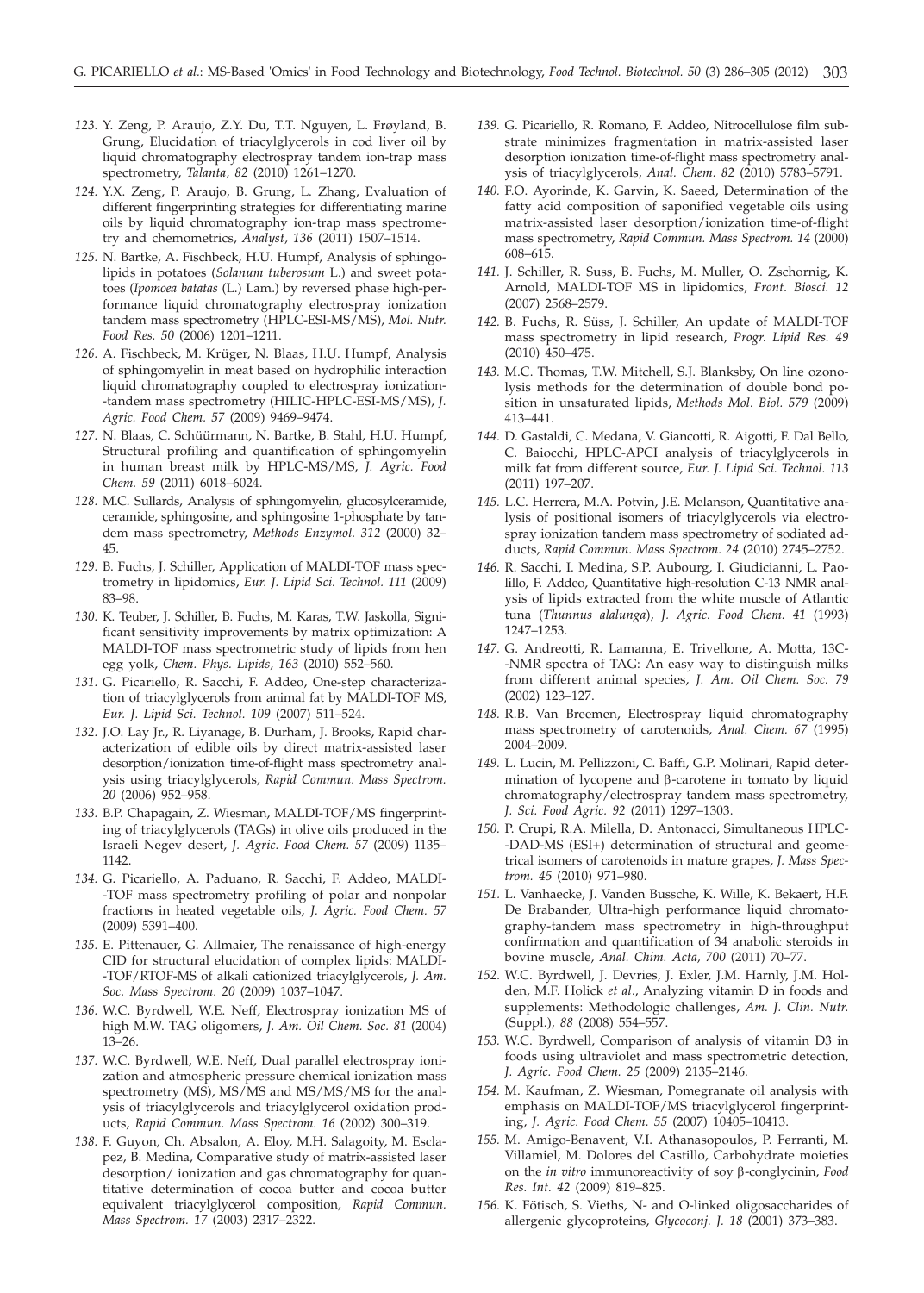- *157.* R. van Ree, M. Cabanes-Macheteau, J. Akkerdaas, J.P. Milazzo, C. Loutelier-Bourhis, C. Rayon *et al*., b(1,2)-xylose and  $\alpha(1,3)$ -fucose residues have a strong contribution in IgE binding to plant glycoallergens, *J. Biol. Chem. 275* (2000) 11451–11458.
- *158.* M. Bardor, C. Faveeuw, A.C. Fitchette, D. Gilbert, L. Galas, F. Trottein *et al*., Immunoreactivity in mammals of two typical plant glyco-epitopes, core  $\alpha(1,3)$ -fucose and core xylose, *Glycobiology, 13* (2003) 427–434.
- *159.* S.J. Maleki, R.A. Kopper, D.S. Shin, C.W. Park, C.M. Compadre, H. Sampson *et al*., Structure of the major peanut allergen Ara h 1 may protect IgE-binding epitopes from degradation, *J. Immunol. 164* (2000) 5844–5849.
- *160.* S.J. Koppelman, C.A. Bruijnzeel-Koomen, M. Hessing, H.H. de Jongh, Heat-induced conformational changes of Ara h 1, a major peanut allergen, do not affect its allergenic properties, *J. Biol. Chem. 274* (1999) 4770–4777.
- *161.* M. Wuhrer, M.I. Catalina, A.M. Deelder, C.H. Hokke, Glycoproteomics based on tandem mass spectrometry of glycopeptides, *J. Chromatogr. B, 849* (2007) 115–128.
- *162.* M.B. Engfer, B. Stahl, B. Finke, G. Sawatzki, H. Daniel, Human milk oligosaccharides are resistant to enzymatic hydrolysis in the upper gastrointestinal tract, *Am. J. Clin. Nutr. 71* (2000) 1589–1596.
- *163.* C.D. Davis, J.A. Milner, Gastrointestinal microflora, food components and colon cancer prevention, *J. Nutr. Biochem. 20* (2009) 743–752.
- *164.* S. Patel, A. Goyal, Functional oligosaccharides: Production, properties and applications, *World J. Microbiol. Biotechnol. 27* (2011) 1119–1128.
- *165.* W. Song, M.G. Henquet, R.A. Mentink, A.J. van Dijk, J.H. Cordewener, D. Bosch *et al*., N-glycoproteomics in plants: Perspectives and challenges, *J. Proteomics, 74* (2011) 1463– 1474.
- *166.* B. Stahl, A. Linos, M. Karas, F. Hillenkamp, M. Steup, Analysis of fructans from higher plants by matrix-assisted laser desorption/ionization mass spectrometry, *Anal. Biochem. 246* (1997) 195–204.
- *167.* J.N. Losso, S. Nakai, Molecular size of garlic fructooligosaccharides and fructopolysaccharides by matrix-assisted laser desorption ionization mass spectrometry, *J. Agric. Food Chem. 45* (1997) 4342–4346.
- 168. M. Laštovicková, J. Chmelík, Simple and fast method for recognition of reducing and nonreducing neutral carbohydrates by matrix-assisted laser desorption/ionization time- -of-flight mass spectrometry, *J. Agric. Food Chem. 54* (2006) 5092–5097.
- 169. M. Štikarovská, J. Chmelík, Determination of neutral oligosaccharides in vegetables by matrix-assisted laser desorption/ionization mass spectrometry, *Anal. Chim. Acta, 520* (2004) 47–55.
- *170.* R.R. Seipert, M. Barboza, M.R. Niñonuevo, R.G. LoCascio D.A. Mills, S.L. Freeman *et al*., Analysis and quantitation of fructooligosaccharides using matrix-assisted laser desorption/ionization Fourier transform ion cyclotron resonance mass spectrometry, *Anal. Chem. 80* (2008) 159–165.
- *171.* N.H. Packer, M.A. Lawson, D.R. Jardine, J.W. Redmond, A general approach to desalting oligosaccharides released from glycoproteins, *Glycoconj. J. 15* (1998) 737–747.
- *172.* M. Cortes Sánchez-Mata, M.J. Peñuela-Teruel, M. Cámara- -Hurtado, C. Díez-Marqués, M.E. Torija-Isasa, Determination of mono-, di-, and oligosaccharides in legumes by high- -performance liquid chromatography using an amino-bonded silica column, *J. Agric. Food Chem. 46* (1998) 3648–3652.
- *173.* E. Lattová, H. Perreault, Method for investigation of oligosaccharides using phenylhydrazine derivatization, *Methods Mol. Biol. 534* (2009) 65–77.
- *174.* P. Mauri, M. Minoggio, P. Somonetti, C. Gardana, P. Pietta, Analysis of saccharides in beer samples by flow injection with electrospray mass spectrometry, *Rapid Commun. Mass Spectrom. 16* (2002) 743–748.
- *175.* L.E. Matamoros Fernández, N. Obel, H.V. Scheller, P. Roepstorff, Characterization of plant oligosaccharides by matrix-assisted laser desorption/ionization and electrospray mass spectrometry, *J. Mass Spectrom. 38* (2003) 427–437.
- *176.* T. Tryfona, H.C. Liang, T. Kotake, S. Kaneko, J. Marsh, H. Ichinose *et al*., Carbohydrate structural analysis of wheat flour arabinogalactan protein, *Carbohydr. Res. 345* (2010) 2648–2656.
- *177.* J. Zaia, Mass spectrometry and the emerging field of glycomics, *Chem. Biol. 15* (2008) 881–892.
- *178.* S. Daikoku, T. Ako, R. Kato, I. Ohtsuka, O. Kanie, Discrimination of 16 structural isomers of fucosyl galactoside based on energy-resolved mass spectrometry, *J. Am. Soc. Mass Spectrom. 18* (2007) 1873–1879.
- *179.* M.L. Fauconnier, R. Welti, E. Blée, M. Marlier, Lipid and oxylipin profiles during aging and sprout development in potato tubers (*Solanum tuberosum* L.), *Biochim. Biophys. Acta, 1633* (2003) 118–126.
- *180.* A. Napolitano, V. Carbone, P. Saggese, K. Takagaki, C. Pizza, Novel galactolipids from the leaves of *Ipomoea batatas* L.: Characterization by liquid chromatography coupled with electrospray ionization-quadrupole time-of-flight tandem mass spectrometry, *J. Agric. Food Chem. 55* (2007) 10289– 10297.
- *181.* R. Yamauchi, K. Aizawa, T. Inakuma, K. Kato, Analysis of molecular species of glycolipids in fruit pastes of red bell pepper (*Capsicum annuum* L.) by high-performance liquid chromatography-mass spectrometry, *J. Agric. Food Chem. 49* (2001) 622–627.
- *182.* R.A. Moreau, D.C. Doehlert, R. Welti, G. Isaac, M. Roth, P. Tamura, A. Nuñez, The identification of mono-, di-, tri-, and tetragalactosyl-diacylglycerols and their natural estolides in oat kernels, *Lipids, 43* (2008) 533–548.
- *183.* H. Yang, Y. Yu, F. Song, S. Liu, Structural characterization of neutral oligosaccharides by laser-enhanced in-source decay of MALDI-FTICR MS, *J. Am. Soc. Mass Spectrom. 22* (2011) 845–855.
- *184.* M.R. Niñonuevo, C.B. Lebrilla, Mass spectrometric methods for analysis of oligosaccharides in human milk, *Nutr. Rev. 67* (2009) 216–226.
- *185.* S. Wu, R. Grimm, J.B. German, C.B. Lebrilla, Annotation and structural analysis of sialylated human milk oligosaccharides, *J. Proteome Res. 10* (2011) 856–868.
- *186.* N. Tao, E.J. DePeters, J.B German, R. Grimm, C.B. Lebrilla, Variations in bovine milk oligosaccharides during early and middle lactation stages analyzed by high-performance liquid chromatography-chip/mass spectrometry, *J. Dairy Sci. 92* (2009) 2991–3001.
- *187.* N. Tao, K.L. Ochonicky, J.B. German, S.M. Donovan, C.B. Lebrilla, Structural determination and daily variations of porcine milk oligosaccharides, *J. Agric. Food Chem. 58* (2010) 4653–4659.
- *188.* N. Tao, S. Wu, J. Kim, H.J. An, K. Hinde, M.L. Power *et al*., Evolutionary glycomics: Characterization of milk oligosaccharides in primates, *J. Proteome Res.* 10 (2011) 1548– 1557.
- *189.* A. Marcobal, M. Barboza, J.W. Froehlich, D.E. Block, J.B. German, C.B. Lebrilla, D.A. Mills, Consumption of human milk oligosaccharides by gut-related microbes, *J. Agric. Food Chem. 58* (2010) 5334–5340.
- *190.* M. Barboza, D.A. Sela, C. Pirim, R.G. Locascio, S.L. Freeman, J.B. German *et al*., Glycoprofiling bifidobacterial consumption of galacto-oligosaccharides by mass spectrometry reveals strain-specific, preferential consumption of glycans, *Appl. Environ. Microbiol. 75* (2009) 7319–7325.